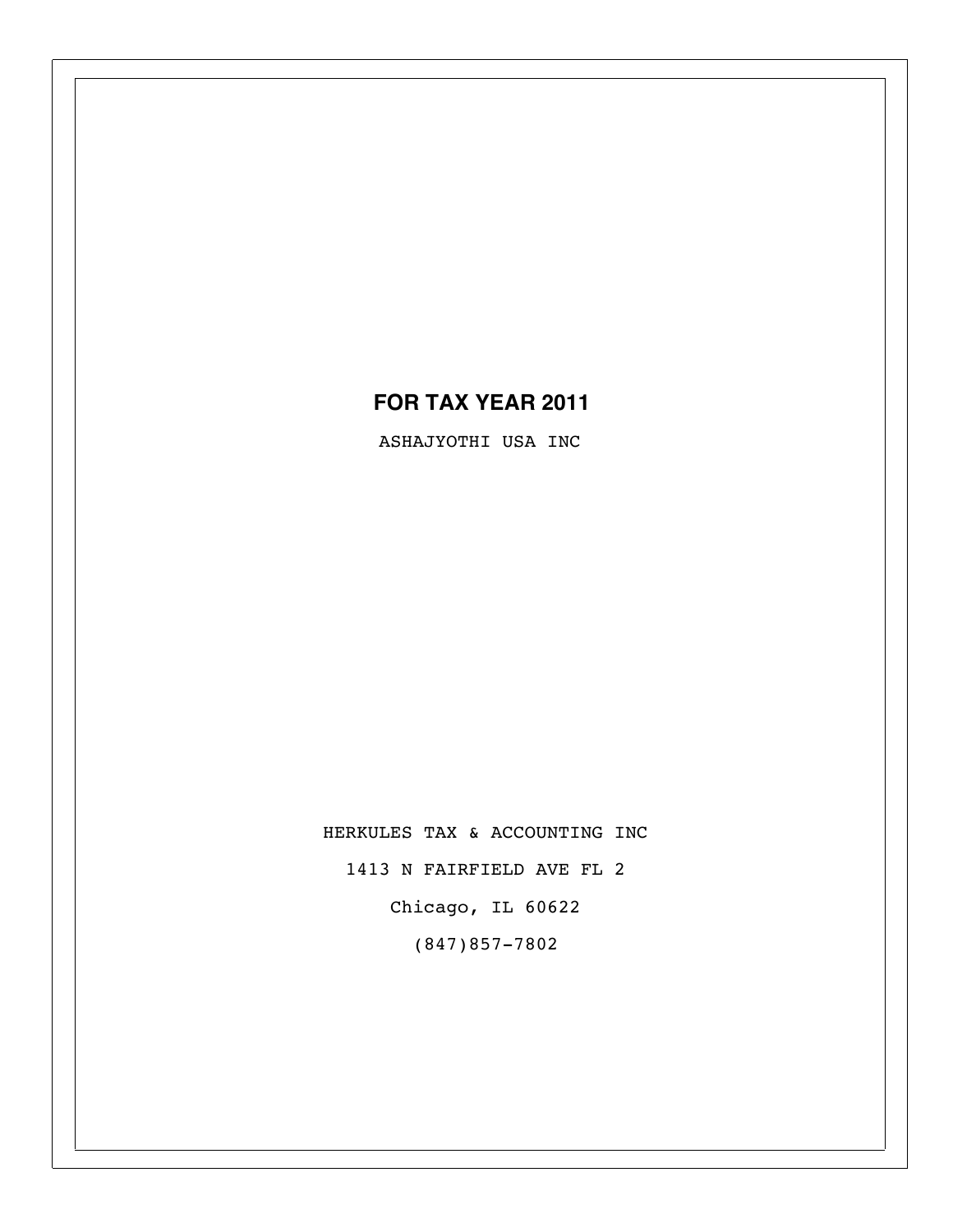Form 990-EZ

**s**

### **Short Form Return of Organization Exempt From Income Tax**

**Under section 501(c), 527, or 4947(a)(1) of the Internal Revenue Code**

**1990-EZ<br>
EXELUITI OF UTGATILZATION EXEMPLI FIOIN INCOTHE TAX**<br>
Under section 501(c), 527, or 4947(a)(1) of the Internal Revenue Code<br>
(except black lung benefit trust or private foundation)<br>and certain controlling organiz Department of the Treasury at the end of the year may use this form.<br>Internal Revenue Service **by the end of the year may have to use a copy of this return to satisfy s** The organization may have to use a copy of this return to satisfy state reporting requirements.

**Open to Public Inspection**

Form **990-EZ** (2011)

**48,986**

|                          |                                                             | A For the 2011 calendar year, or tax year beginning<br>, 2011, and ending<br>$05 - 01$                                                             | $04 - 30$                      | , 20 12                          |  |  |  |  |
|--------------------------|-------------------------------------------------------------|----------------------------------------------------------------------------------------------------------------------------------------------------|--------------------------------|----------------------------------|--|--|--|--|
|                          | C Name of organization<br><b>B</b> Check if applicable:     |                                                                                                                                                    |                                | D Employer identification number |  |  |  |  |
|                          | Address change                                              | ASHAJYOTHI USA INC                                                                                                                                 | 26-3537756                     |                                  |  |  |  |  |
|                          | Name change                                                 | Number and street (or P.O. box, if mail is not delivered to street address)<br>Room/suite                                                          | <b>E</b> Telephone number      |                                  |  |  |  |  |
|                          | Initial return                                              |                                                                                                                                                    |                                |                                  |  |  |  |  |
|                          | Terminated                                                  | PO BOX 2613                                                                                                                                        | $(214)$ 682-3905               |                                  |  |  |  |  |
|                          | Amended return                                              | City or town, state or country, and $ZIP + 4$                                                                                                      | <b>F</b> Group Exemption       |                                  |  |  |  |  |
|                          |                                                             | Application pending<br><b>FRISCO, TX 75034</b>                                                                                                     | Number                         |                                  |  |  |  |  |
| G                        |                                                             | $X$ Cash $\Box$ Accrual<br>$H$ Check $\blacktriangleright$<br><b>Accounting Method:</b><br>Other (specify) $\blacktriangleright$                   | $\mathbf{L}$                   | if the organization is not       |  |  |  |  |
|                          |                                                             | Website: WWW.ASHAJYOTHIUSA.ORG                                                                                                                     | required to attach Schedule B  |                                  |  |  |  |  |
|                          |                                                             | Tax-exempt status (check only one) - $\mathbf{x}$ 501(c) (3)<br>$\bigcup$ 501(c)(<br>$\sqrt{\frac{1}{1}}$ (insert no.)<br>4947(a)(1) or<br>527     | (Form 990, 990-EZ, or 990-PF). |                                  |  |  |  |  |
|                          | $K$ Check $\blacktriangleright$                             | If the organization is not a section 509(a)(3) supporting organization or section 527 organization <b>and</b> its gross receipts are normally      |                                |                                  |  |  |  |  |
|                          |                                                             | not more than \$50,000. A Form 990-EZ or Form 990 return is not required though Form 990-N (e-postcard) may be required (see instructions). But if |                                |                                  |  |  |  |  |
|                          |                                                             | the organization chooses to file a return, be sure to file a complete return.                                                                      |                                |                                  |  |  |  |  |
|                          |                                                             | L Add lines 5b, 6c, and 7b, to line 9 to determine gross receipts. If gross receipts are \$200,000 or more, or if total assets (Part II,           |                                |                                  |  |  |  |  |
|                          |                                                             | line 25, column (B) below) are \$500,000 or more, file Form 990 instead of Form 990-EZ<br>. <b>&gt;</b> \$                                         |                                | 83,931                           |  |  |  |  |
|                          | Part I                                                      | Revenue, Expenses, and Changes in Net Assets or Fund Balances (see the instructions for Part I.)                                                   |                                |                                  |  |  |  |  |
|                          |                                                             | Check if the organization used Schedule O to respond to any question in this Part I                                                                |                                | <u>. xl</u>                      |  |  |  |  |
|                          | 1                                                           | Contributions, gifts, grants, and similar amounts received                                                                                         | $\mathbf{1}$                   | 69,931                           |  |  |  |  |
|                          | 2                                                           | Program service revenue including government fees and contracts                                                                                    | $\mathbf{2}$                   |                                  |  |  |  |  |
|                          | 3                                                           | Membership dues and assessments                                                                                                                    | 3                              |                                  |  |  |  |  |
|                          | 4                                                           | Investment income                                                                                                                                  | 4                              |                                  |  |  |  |  |
|                          | 5a                                                          | Gross amount from sale of assets other than inventory<br>5а                                                                                        |                                |                                  |  |  |  |  |
|                          | 5b<br><b>b</b> Less: cost or other basis and sales expenses |                                                                                                                                                    |                                |                                  |  |  |  |  |
|                          | c                                                           | Gain or (loss) from sale of assets other than inventory (Subtract line 5b from line 5a)                                                            | 5с                             |                                  |  |  |  |  |
| R                        | 6                                                           | Gaming and fundraising events                                                                                                                      |                                |                                  |  |  |  |  |
| e                        |                                                             | a Gross income from gaming (attach Schedule G if greater than                                                                                      |                                |                                  |  |  |  |  |
| v<br>e                   |                                                             | \$15,000)<br>6a<br>.                                                                                                                               |                                |                                  |  |  |  |  |
| n<br>u                   |                                                             | <b>b</b> Gross income from fundraising events (not including \$<br>of contributions                                                                |                                |                                  |  |  |  |  |
| е                        |                                                             | from fundraising events reported on line 1) (attach Schedule G if the                                                                              |                                |                                  |  |  |  |  |
|                          |                                                             | sum of such gross income and contributions exceeds \$15,000)<br>6b                                                                                 | 14,000                         |                                  |  |  |  |  |
|                          |                                                             | c Less: direct expenses from gaming and fundraising events<br>6с                                                                                   |                                |                                  |  |  |  |  |
|                          |                                                             | d Net income or (loss) from gaming and fundraising events (add lines 6a and 6b and subtract                                                        |                                |                                  |  |  |  |  |
|                          |                                                             | line 6c)                                                                                                                                           | 6d                             | 14,000                           |  |  |  |  |
|                          |                                                             | 7a Gross sales of inventory, less returns and allowances<br>7a                                                                                     |                                |                                  |  |  |  |  |
|                          |                                                             | 7b<br><b>b</b> Less: cost of goods sold                                                                                                            |                                |                                  |  |  |  |  |
|                          |                                                             | c Gross profit or (loss) from sales of inventory (Subtract line 7b from line 7a)                                                                   | 7c                             |                                  |  |  |  |  |
|                          | 8                                                           | Other revenue (describe in Schedule O)                                                                                                             | 8                              |                                  |  |  |  |  |
|                          | 9                                                           | Total revenue. Add lines 1, 2, 3, 4, 5c, 6d, 7c, and 8 $\dots \dots \dots \dots \dots \dots \dots \dots \dots$                                     | 9                              | 83,931                           |  |  |  |  |
|                          | 10                                                          | Grants and similar amounts paid (list in Schedule O)                                                                                               | 10                             | 39,725                           |  |  |  |  |
| Е                        | 11                                                          | Benefits paid to or for members                                                                                                                    | 11                             |                                  |  |  |  |  |
| X                        | 12                                                          | Salaries, other compensation, and employee benefits                                                                                                | 12                             |                                  |  |  |  |  |
| p<br>e                   | 13                                                          | Professional fees and other payments to independent contractors                                                                                    | 13                             |                                  |  |  |  |  |
| n<br>s                   | 14                                                          | Occupancy, rent, utilities, and maintenance                                                                                                        | 14                             |                                  |  |  |  |  |
| e<br>s                   | 15                                                          | Printing, publications, postage, and shipping                                                                                                      | 15                             |                                  |  |  |  |  |
|                          | 16                                                          | Other expenses (describe in Schedule O)                                                                                                            | 16                             | 6,033                            |  |  |  |  |
|                          | 17                                                          | Total expenses. Add lines 10 through 16                                                                                                            | 17                             | 45,758                           |  |  |  |  |
| A                        | 18                                                          | Excess or (deficit) for the year (Subtract line 17 from line 9)<br>.                                                                               | 18                             | 38,173                           |  |  |  |  |
|                          | 19                                                          | Net assets or fund balances at beginning of year (from line 27, column (A)) (must agree with                                                       |                                |                                  |  |  |  |  |
| N S<br>e S<br>t e<br>t t |                                                             | end-of-year figure reported on prior year's return)<br>.                                                                                           | 19                             | 10,813                           |  |  |  |  |
|                          | 20                                                          | Other changes in net assets or fund balances (explain in Schedule O) <b>.</b>                                                                      | 20                             |                                  |  |  |  |  |

**21 21** Net assets or fund balances at end of year. Combine lines 18 through 20

EEA

................

**For Paperwork Reduction Act Notice, see the separate instructions.**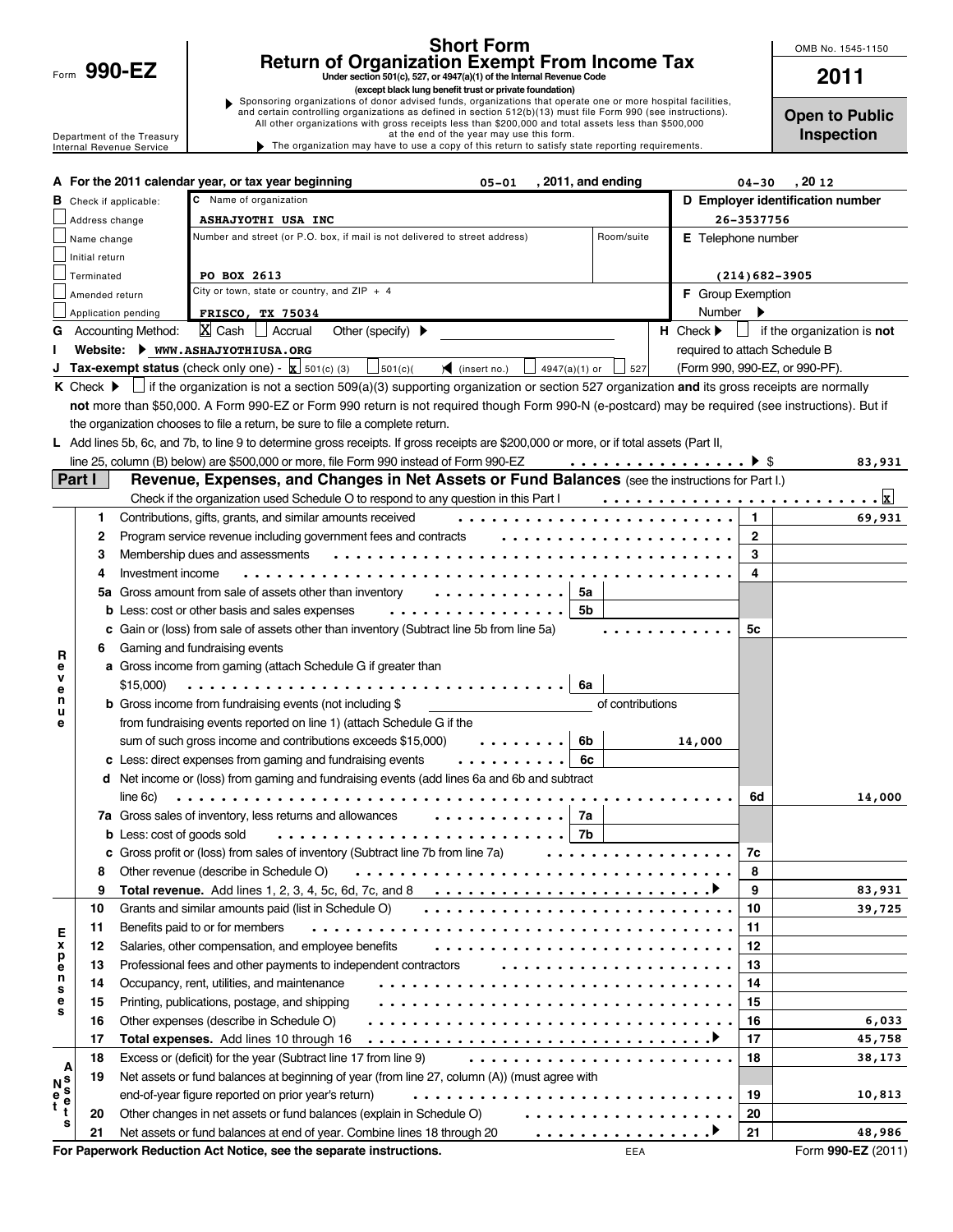| Form 990-EZ (2011)<br>ASHAJYOTHI USA INC                                                                                                                                                                             |                                                      |                          | 26-3537756            |     | Page 2                                                        |
|----------------------------------------------------------------------------------------------------------------------------------------------------------------------------------------------------------------------|------------------------------------------------------|--------------------------|-----------------------|-----|---------------------------------------------------------------|
| Part II<br><b>Balance Sheets.</b> (see the instructions for Part II.)                                                                                                                                                |                                                      |                          |                       |     |                                                               |
| Check if the organization used Schedule O to respond to any question in this Part II                                                                                                                                 |                                                      |                          |                       |     |                                                               |
|                                                                                                                                                                                                                      |                                                      |                          | (A) Beginning of year |     | (B) End of year                                               |
| 22 Cash, savings, and investments                                                                                                                                                                                    |                                                      |                          | 10,813                | 22  | 48,986                                                        |
| 23 Land and buildings                                                                                                                                                                                                |                                                      |                          | 0                     | 23  | 0                                                             |
| 24 Other assets (describe in Schedule O)                                                                                                                                                                             |                                                      |                          | $\mathbf{o}$          | 24  | 0                                                             |
| 25 Total assets                                                                                                                                                                                                      |                                                      |                          | 10,813                | 25  | 48,986                                                        |
| 26 Total liabilities (describe in Schedule O)<br>.                                                                                                                                                                   |                                                      |                          | 0                     | 26  | 0                                                             |
| 27 Net assets or fund balances (line 27 of column (B) must agree with line 21)                                                                                                                                       |                                                      | .                        | 10,813                | 27  | 48,986                                                        |
| Part III<br><b>Statement of Program Service Accomplishments</b> (see the instructions for Part III.)                                                                                                                 |                                                      |                          |                       |     | <b>Expenses</b>                                               |
| Check if the organization used Schedule O to respond to any question in this Part III                                                                                                                                |                                                      |                          | . <u> </u>            |     | (Required for section                                         |
| What is the organization's primary exempt purpose?                                                                                                                                                                   | SUPPORT FOR SPECIAL NEEDS CHILDREN                   |                          |                       |     | $501(c)(3)$ and $501(c)(4)$                                   |
|                                                                                                                                                                                                                      |                                                      |                          |                       |     | organizations and section                                     |
| Describe the organization's program service accomplishments for each of its three largest program services,<br>as measured by expenses. In a clear and concise manner, describe the services provided, the number of |                                                      |                          |                       |     | 4947(a)(1) trusts; optional                                   |
| persons benefited, and other relevant information for each program title.                                                                                                                                            |                                                      |                          |                       |     | for others.)                                                  |
| 28 FINANCED FOOD PURCHSES FOR MORE THAN 80 CHILDREN. FINANCED                                                                                                                                                        |                                                      |                          |                       |     |                                                               |
| CARE FOR 40 ABANDONED NEWBORN BABIES AND PURCHASE OF                                                                                                                                                                 |                                                      |                          |                       |     |                                                               |
| MATTRESSES FOR SPECIAL NEEDS CHILDREN.                                                                                                                                                                               |                                                      |                          |                       |     |                                                               |
| (Grants \$<br>18, 100 ) If this amount includes foreign grants, check here                                                                                                                                           |                                                      |                          | ΙX<br>. <b>.</b> 1    | 28a | 0                                                             |
| 29<br>FINANCED POLIO CORRECTIVE SURGERIES FOR 15 CHILDREN, THERAPY                                                                                                                                                   |                                                      |                          |                       |     |                                                               |
| AND ONGOING CARE FOR MORE THAN 30 CHILDREN WITH SPECIAL                                                                                                                                                              |                                                      |                          |                       |     |                                                               |
| NEEDS.                                                                                                                                                                                                               |                                                      |                          |                       |     |                                                               |
| 17, 125 ) If this amount includes foreign grants, check here<br>(Grants \$                                                                                                                                           |                                                      |                          | ΙX<br>. <b>)</b>      | 29a | 0                                                             |
| 30<br>FINANCED PURCHASE OF AIDS SUCH AS CALIPERS, WHEELCHAIRS,                                                                                                                                                       |                                                      |                          |                       |     |                                                               |
| CRUTCHES AND MATTRESSES FOR 40 BOYS WITH SPECIAL NEEDS, AND                                                                                                                                                          |                                                      |                          |                       |     |                                                               |
| PURCHASE OF SCHOOL BAGS AND UNIFORMS FOR 60 CHILDREN.                                                                                                                                                                |                                                      |                          |                       |     |                                                               |
| 4,500 ) If this amount includes foreign grants, check here<br>(Grants \$                                                                                                                                             |                                                      |                          | .                     | 30a | O                                                             |
| 31 Other program services (describe in Schedule O)                                                                                                                                                                   |                                                      |                          |                       |     |                                                               |
| (Grants \$                                                                                                                                                                                                           | ) If this amount includes foreign grants, check here |                          |                       | 31a |                                                               |
| 32 Total program service expenses (add lines 28a through 31a)                                                                                                                                                        |                                                      |                          |                       | 32  | $\Omega$                                                      |
| <b>Part IV</b><br>List of Officers, Directors, Trustees, and Key Employees. List each one even if not compensated. (see the instructions for Part IV.)                                                               |                                                      |                          |                       |     |                                                               |
| Check if the organization used Schedule O to respond to any question in this Part IV                                                                                                                                 |                                                      |                          |                       |     |                                                               |
|                                                                                                                                                                                                                      |                                                      | (c) Reportable           | (d) Health benefits,  |     |                                                               |
| (a) Name and address                                                                                                                                                                                                 | (b) Title and average                                | compensation             |                       |     | contributions to employ $\frac{1}{2}e(e)$ Estimated amount of |
|                                                                                                                                                                                                                      | hours per week<br>devoted to position                | (Form W-2/1099-MISC)     | benefit plans, and    |     | other compensation                                            |
| <b>RAVI KANTAMSETTY</b>                                                                                                                                                                                              | PRESIDENT/CEO                                        | (if not paid, enter -0-) | deferred compensation |     |                                                               |
|                                                                                                                                                                                                                      | 16                                                   |                          |                       |     |                                                               |
| 4188 FOREST PARK LN, FRISCO TX 75033                                                                                                                                                                                 | CFO                                                  |                          |                       |     |                                                               |
| DR RICHARITHA GUNDLAPALLI                                                                                                                                                                                            | 5                                                    | 0                        |                       | о   |                                                               |
| 444 WASHINGTON BLVD UNIT 105, OAK PARK IL 60302                                                                                                                                                                      |                                                      |                          |                       |     | 0                                                             |
| HARNATH KANUKOLANU                                                                                                                                                                                                   | <b>PROJECT DIRECTOR</b>                              |                          |                       |     |                                                               |
| 1911 NATCHEZ TRACE, ALLEN TX 75013                                                                                                                                                                                   | 5                                                    | 0                        |                       | 0   | 0                                                             |
| SRIDHAR RAYAPROLU                                                                                                                                                                                                    | <b>SECRETARY</b>                                     |                          |                       |     |                                                               |
| 620 NORTH COPPELL RD UNIT 3904, COPPELL TX 75019                                                                                                                                                                     | 4                                                    | 0                        |                       | 0   | 0                                                             |
|                                                                                                                                                                                                                      |                                                      |                          |                       |     |                                                               |
|                                                                                                                                                                                                                      |                                                      |                          |                       |     |                                                               |
|                                                                                                                                                                                                                      |                                                      |                          |                       |     |                                                               |
|                                                                                                                                                                                                                      |                                                      |                          |                       |     |                                                               |
|                                                                                                                                                                                                                      |                                                      |                          |                       |     |                                                               |
|                                                                                                                                                                                                                      |                                                      |                          |                       |     |                                                               |
|                                                                                                                                                                                                                      |                                                      |                          |                       |     |                                                               |
|                                                                                                                                                                                                                      |                                                      |                          |                       |     |                                                               |
|                                                                                                                                                                                                                      |                                                      |                          |                       |     |                                                               |
|                                                                                                                                                                                                                      |                                                      |                          |                       |     |                                                               |
|                                                                                                                                                                                                                      |                                                      |                          |                       |     |                                                               |
|                                                                                                                                                                                                                      |                                                      |                          |                       |     |                                                               |
|                                                                                                                                                                                                                      |                                                      |                          |                       |     |                                                               |
|                                                                                                                                                                                                                      |                                                      |                          |                       |     |                                                               |
|                                                                                                                                                                                                                      |                                                      |                          |                       |     |                                                               |
|                                                                                                                                                                                                                      |                                                      |                          |                       |     |                                                               |
|                                                                                                                                                                                                                      |                                                      |                          |                       |     |                                                               |
|                                                                                                                                                                                                                      |                                                      |                          |                       |     |                                                               |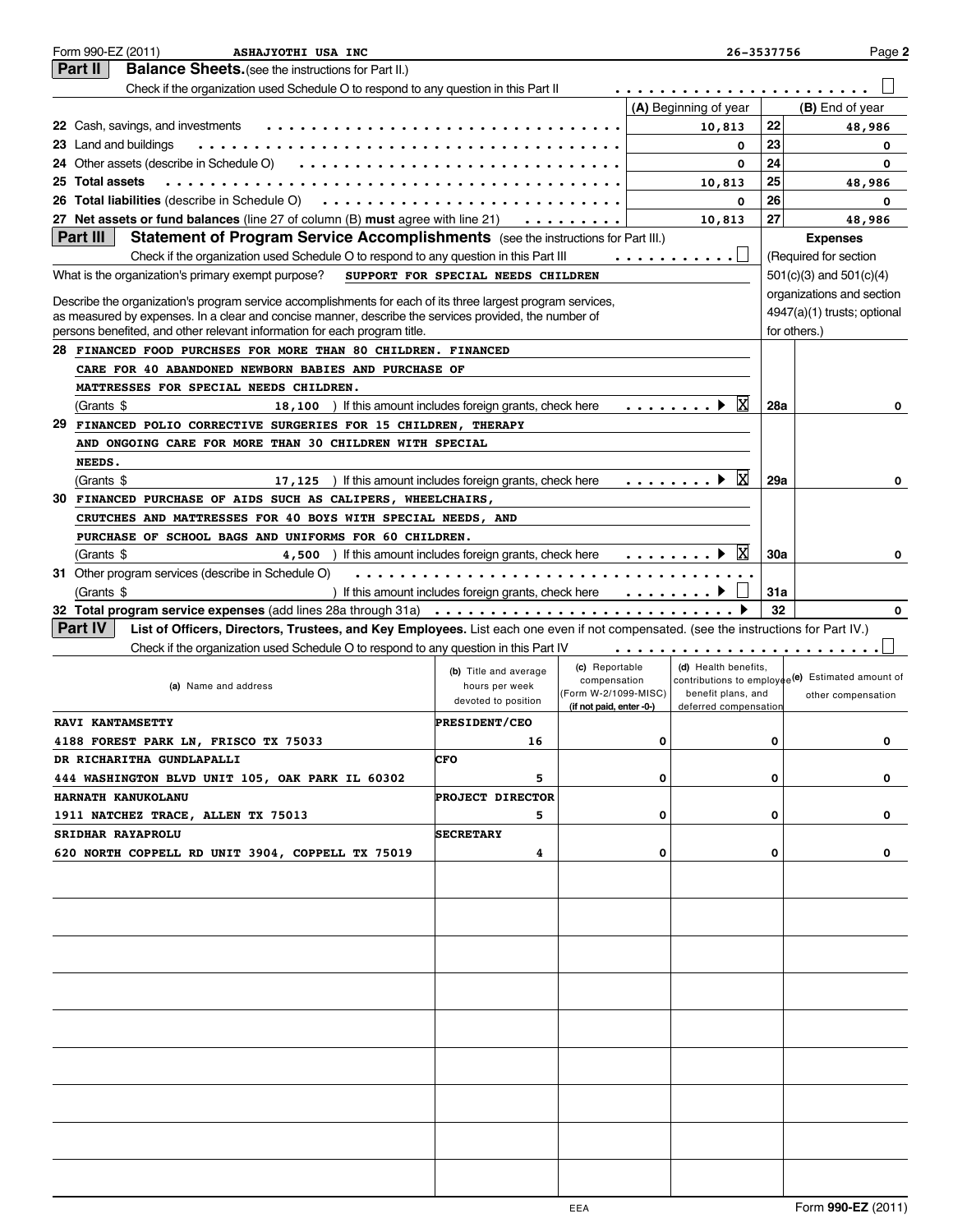| Form 990-EZ (2011)<br>Page 3<br>ASHAJYOTHI USA INC<br>26-3537756 |                                                                                                                                     |              |     |    |
|------------------------------------------------------------------|-------------------------------------------------------------------------------------------------------------------------------------|--------------|-----|----|
|                                                                  | Part V<br>Other Information (Note the Schedule A and personal benefit contract statement requirements in the                        |              |     |    |
|                                                                  | instructions for Part V.) Check if the organization used Schedule O to respond to any question in this Part V<br>.                  |              |     |    |
|                                                                  |                                                                                                                                     |              | Yes | No |
| 33                                                               | Did the organization engage in any significant activity not previously reported to the IRS? If "Yes," provide a                     |              |     |    |
|                                                                  | detailed description of each activity in Schedule O                                                                                 | 33           |     | X  |
| 34                                                               | Were any significant changes made to the organizing or governing documents? If "Yes," attach a conformed                            |              |     |    |
|                                                                  | copy of the amended documents if they reflect a change to the organization's name. Otherwise, explain the                           |              |     |    |
|                                                                  | change on Schedule O (see instructions)                                                                                             | 34           |     | X  |
|                                                                  | 35 a Did the organization have unrelated business gross income of \$1,000 or more during the year from business                     |              |     |    |
|                                                                  | activities (such as those reported on lines 2, 6a, and 7a, among others)?                                                           | <b>35a</b>   |     | X  |
|                                                                  | <b>b</b> If "Yes," to line 35a, has the organization filed a Form 990-T for the year? If "No," provide an explanation in Schedule O | 35b          |     |    |
|                                                                  | c Was the organization a section $501(c)(4)$ , $501(c)(5)$ , or $501(c)(6)$ organization subject to section $6033(e)$ notice,       |              |     |    |
|                                                                  | reporting, and proxy tax requirements during the year? If "Yes," complete Schedule C, Part III<br>.                                 | 35c          |     | X  |
| 36                                                               | Did the organization undergo a liquidation, dissolution, termination, or significant disposition of net assets                      |              |     |    |
|                                                                  | during the year? If "Yes," complete applicable parts of Schedule N<br>.                                                             | 36           |     | X  |
|                                                                  | 37 a Enter amount of political expenditures, direct or indirect, as described in the instructions $\ldots$ .<br>37a                 |              |     |    |
|                                                                  | <b>b</b> Did the organization file Form 1120-POL for this year?<br>.                                                                | 37b          |     | X  |
|                                                                  | 38 a Did the organization borrow from, or make any loans to, any officer, director, trustee, or key employee or were                |              |     |    |
|                                                                  | any such loans made in a prior year and still outstanding at the end of the tax year covered by this return?                        | 38a          |     | Χ  |
|                                                                  | 38b<br><b>b</b> If "Yes," complete Schedule L, Part II and enter the total amount involved<br>. <b>.</b>                            |              |     |    |
| 39                                                               | Section 501(c)(7) organizations. Enter:                                                                                             |              |     |    |
|                                                                  | 39a<br>a Initiation fees and capital contributions included on line 9<br>.                                                          |              |     |    |
|                                                                  | 39b<br>.<br><b>b</b> Gross receipts, included on line 9, for public use of club facilities                                          |              |     |    |
|                                                                  | 40 a Section 501(c)(3) organizations. Enter amount of tax imposed on the organization during the year under:                        |              |     |    |
|                                                                  | section 4911 ▶<br>; section 4912<br>$\sim$ ; section 4955                                                                           |              |     |    |
|                                                                  | <b>b</b> Section $501(c)(3)$ and $501(c)(4)$ organizations. Did the organization engage in any section 4958 excess benefit          |              |     |    |
|                                                                  | transaction during the year, or did it engage in an excess benefit transaction in a prior year that has not been                    |              |     |    |
|                                                                  | reported on any of its prior Forms 990 or 990-EZ? If "Yes," complete Schedule L, Part I                                             | 40b          |     | X  |
|                                                                  | c Section 501(c)(3) and 501(c)(4) organizations. Enter amount of tax imposed on                                                     |              |     |    |
|                                                                  | organization managers or disqualified persons during the year under sections 4912,                                                  |              |     |    |
|                                                                  | 4955, and 4958                                                                                                                      |              |     |    |
|                                                                  | <b>d</b> Section 501(c)(3) and 501(c)(4) organizations. Enter amount of tax on line 40c                                             |              |     |    |
|                                                                  | reimbursed by the organization                                                                                                      |              |     |    |
|                                                                  | e All organizations. At any time during the tax year, was the organization a party to a prohibited tax shelter                      |              |     |    |
|                                                                  | transaction? If "Yes," complete Form 8886-T                                                                                         | 40e          |     | Χ  |
| 41                                                               | List the states with which a copy of this return is filed.                                                                          |              |     |    |
|                                                                  | Telephone no.<br>The organization's books are in care of <b>FIF RAVI KANTAMSETTY</b>                                                | 214-682-3905 |     |    |
|                                                                  | Located at $\triangleright$ 4188 FOREST PARK LN FRISCO, TX<br>$ZIP + 4$<br>75033                                                    |              |     |    |
|                                                                  | <b>b</b> At any time during the calendar year, did the organization have an interest in or a signature or other authority           |              |     |    |
|                                                                  | over a financial account in a foreign country (such as a bank account, securities account, or other financial                       |              | Yes | No |
|                                                                  |                                                                                                                                     | 42b          |     | X  |
|                                                                  | If "Yes," enter the name of the foreign country:<br>▶                                                                               |              |     |    |
|                                                                  | See the instructions for exceptions and filing requirements for Form TD F 90-22.1, Report of Foreign Bank                           |              |     |    |
|                                                                  | and Financial Accounts.                                                                                                             |              |     |    |
|                                                                  | c At any time during the calendar year, did the organization maintain an office outside of the U.S.?<br>.                           | 42c          |     | X  |
|                                                                  | If "Yes," enter the name of the foreign country:                                                                                    |              |     |    |
| 43                                                               | Section 4947(a)(1) nonexempt charitable trusts filing Form 990-EZ in lieu of Form 1041-Check here                                   |              |     |    |
|                                                                  | .<br>and enter the amount of tax-exempt interest received or accrued during the tax year<br>43                                      |              |     |    |
|                                                                  |                                                                                                                                     |              | Yes | No |
|                                                                  | 44 a Did the organization maintain any donor advised funds during the year? If "Yes," Form 990 must be                              |              |     |    |
|                                                                  | completed instead of Form 990-EZ                                                                                                    | 44a          |     | X  |
|                                                                  | <b>b</b> Did the organization operate one or more hospital facilities during the year? If "Yes," Form 990 must be                   |              |     |    |
|                                                                  | completed instead of Form 990-EZ                                                                                                    | 44b          |     | Χ  |
|                                                                  | .<br>c Did the organization receive any payments for indoor tanning services during the year?                                       | 44с          |     | X  |
|                                                                  | d If "Yes," to line 44c, has the organization filed a Form 720 to report these payments? If "No," provide an                        |              |     |    |
|                                                                  | explanation in Schedule O                                                                                                           | 44d          |     |    |
|                                                                  | .<br>45 a Did the organization have a controlled entity within the meaning of section 512(b)(13)?                                   | 45а          |     | X  |
|                                                                  | 45 b Did the organization receive any payment from or engage in any transaction with a controlled entity within the                 |              |     |    |
|                                                                  | meaning of section 512(b)(13)? If "Yes," Form 990 and Schedule R may need to be completed instead of                                |              |     |    |
|                                                                  | Form 990-EZ (see instructions)                                                                                                      | 45b          |     | Χ  |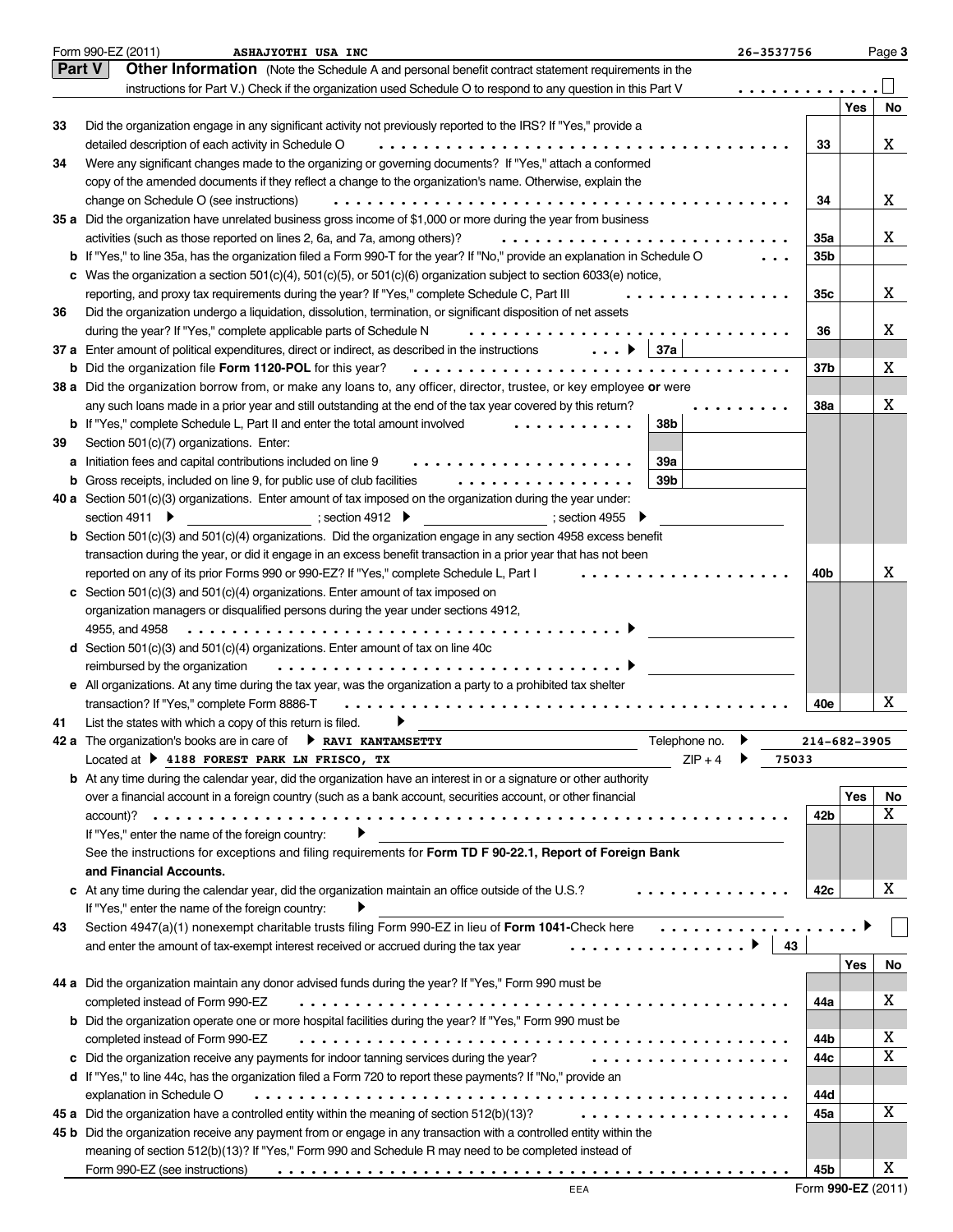|                 | Form 990-EZ (2011)                                                                      |                                              | ASHAJYOTHI USA INC                                                                   |                                                                                                                                                                                                                                                            |    |                                |           |                                             | 26-3537756              |                    | Page 4      |
|-----------------|-----------------------------------------------------------------------------------------|----------------------------------------------|--------------------------------------------------------------------------------------|------------------------------------------------------------------------------------------------------------------------------------------------------------------------------------------------------------------------------------------------------------|----|--------------------------------|-----------|---------------------------------------------|-------------------------|--------------------|-------------|
|                 |                                                                                         |                                              |                                                                                      |                                                                                                                                                                                                                                                            |    |                                |           |                                             |                         | Yes                | No          |
| 46              |                                                                                         |                                              |                                                                                      | Did the organization engage, directly or indirectly, in political campaign activities on behalf of or in opposition                                                                                                                                        |    |                                |           |                                             |                         |                    |             |
|                 | <b>Part VI</b>                                                                          |                                              | to candidates for public office? If "Yes," complete Schedule C, Part I               | Section 501(c)(3) organizations and section 4947(a)(1) nonexempt charitable trusts only. All section                                                                                                                                                       |    |                                |           |                                             | 46                      |                    | X           |
|                 |                                                                                         |                                              |                                                                                      | 501(c)(3) organizations and section 4947(a)(1) nonexempt charitable trusts must answer questions 47-49b                                                                                                                                                    |    |                                |           |                                             |                         |                    |             |
|                 |                                                                                         |                                              | and 52, and complete the tables for lines 50 and 51.                                 |                                                                                                                                                                                                                                                            |    |                                |           |                                             |                         |                    |             |
|                 |                                                                                         |                                              |                                                                                      | Check if the organization used Schedule O to respond to any question in this Part VI                                                                                                                                                                       |    |                                |           |                                             |                         |                    |             |
|                 |                                                                                         |                                              |                                                                                      |                                                                                                                                                                                                                                                            |    |                                |           |                                             |                         | Yes                | No          |
| 47              |                                                                                         |                                              |                                                                                      | Did the organization engage in lobbying activities or have a section 501(h) election in effect during the tax                                                                                                                                              |    |                                |           |                                             |                         |                    |             |
|                 |                                                                                         | year? If "Yes," complete Schedule C, Part II |                                                                                      |                                                                                                                                                                                                                                                            | 47 |                                |           |                                             |                         |                    | X           |
| 48              |                                                                                         |                                              |                                                                                      | Is the organization a school as described in section 170(b)(1)(A)(ii)? If "Yes," complete Schedule E                                                                                                                                                       |    |                                |           |                                             | 48                      |                    | $\mathbf X$ |
| 49a             |                                                                                         |                                              |                                                                                      | Did the organization make any transfers to an exempt non-charitable related organization?                                                                                                                                                                  |    |                                |           |                                             | 49a                     |                    | $\mathbf X$ |
| b               |                                                                                         |                                              | If "Yes," was the related organization a section 527 organization?                   |                                                                                                                                                                                                                                                            |    |                                |           |                                             | 49b                     |                    |             |
| 50              |                                                                                         |                                              |                                                                                      | Complete this table for the organization's five highest compensated employees (other than officers, directors, trustees and key<br>employees) who each received more than \$100,000 of compensation from the organization. If there is none, enter "None." |    |                                |           |                                             |                         |                    |             |
|                 |                                                                                         |                                              |                                                                                      |                                                                                                                                                                                                                                                            |    |                                |           | (d) Health benefits,                        |                         |                    |             |
|                 |                                                                                         | (a) Name and address of each employee        |                                                                                      | (b) Title and average<br>hours per week                                                                                                                                                                                                                    |    | (c) Reportable<br>compensation |           | contributions to employee                   | (e) Estimated amount of |                    |             |
|                 |                                                                                         |                                              | paid more than \$100,000                                                             | devoted to position                                                                                                                                                                                                                                        |    | (Forms W-2/1099-MISC)          |           | benefit plans, and deferred<br>compensation |                         | other compensation |             |
|                 |                                                                                         |                                              |                                                                                      |                                                                                                                                                                                                                                                            |    |                                |           |                                             |                         |                    |             |
| <b>NONE</b>     |                                                                                         |                                              |                                                                                      |                                                                                                                                                                                                                                                            |    |                                |           |                                             |                         |                    |             |
|                 |                                                                                         |                                              |                                                                                      |                                                                                                                                                                                                                                                            |    |                                |           |                                             |                         |                    |             |
|                 |                                                                                         |                                              |                                                                                      |                                                                                                                                                                                                                                                            |    |                                |           |                                             |                         |                    |             |
|                 |                                                                                         |                                              |                                                                                      |                                                                                                                                                                                                                                                            |    |                                |           |                                             |                         |                    |             |
|                 |                                                                                         |                                              |                                                                                      |                                                                                                                                                                                                                                                            |    |                                |           |                                             |                         |                    |             |
|                 |                                                                                         |                                              |                                                                                      |                                                                                                                                                                                                                                                            |    |                                |           |                                             |                         |                    |             |
|                 |                                                                                         |                                              |                                                                                      |                                                                                                                                                                                                                                                            |    |                                |           |                                             |                         |                    |             |
|                 |                                                                                         |                                              |                                                                                      |                                                                                                                                                                                                                                                            |    |                                |           |                                             |                         |                    |             |
|                 |                                                                                         |                                              |                                                                                      |                                                                                                                                                                                                                                                            |    |                                |           |                                             |                         |                    |             |
| f<br>51         |                                                                                         |                                              | Total number of other employees paid over \$100,000                                  | . <b>.</b><br>Complete this table for the organization's five highest compensated independent contractors who each received more than                                                                                                                      |    |                                |           |                                             |                         |                    |             |
|                 |                                                                                         |                                              |                                                                                      | \$100,000 of compensation from the organization. If there is none, enter "None."                                                                                                                                                                           |    |                                |           |                                             |                         |                    |             |
|                 |                                                                                         |                                              |                                                                                      |                                                                                                                                                                                                                                                            |    |                                |           |                                             |                         |                    |             |
|                 |                                                                                         |                                              | (a) Name and address of each independent contractor paid more than \$100,000         |                                                                                                                                                                                                                                                            |    | (b) Type of service            |           |                                             | (c) Compensation        |                    |             |
|                 |                                                                                         |                                              |                                                                                      |                                                                                                                                                                                                                                                            |    |                                |           |                                             |                         |                    |             |
| <b>NONE</b>     |                                                                                         |                                              |                                                                                      |                                                                                                                                                                                                                                                            |    |                                |           |                                             |                         |                    |             |
|                 |                                                                                         |                                              |                                                                                      |                                                                                                                                                                                                                                                            |    |                                |           |                                             |                         |                    |             |
|                 |                                                                                         |                                              |                                                                                      |                                                                                                                                                                                                                                                            |    |                                |           |                                             |                         |                    |             |
|                 |                                                                                         |                                              |                                                                                      |                                                                                                                                                                                                                                                            |    |                                |           |                                             |                         |                    |             |
|                 |                                                                                         |                                              |                                                                                      |                                                                                                                                                                                                                                                            |    |                                |           |                                             |                         |                    |             |
|                 |                                                                                         |                                              |                                                                                      |                                                                                                                                                                                                                                                            |    |                                |           |                                             |                         |                    |             |
|                 |                                                                                         |                                              |                                                                                      |                                                                                                                                                                                                                                                            |    |                                |           |                                             |                         |                    |             |
|                 |                                                                                         |                                              |                                                                                      |                                                                                                                                                                                                                                                            |    |                                |           |                                             |                         |                    |             |
|                 |                                                                                         |                                              | <b>d</b> Total number of other independent contractors each receiving over \$100,000 |                                                                                                                                                                                                                                                            |    |                                |           |                                             |                         |                    |             |
| 52              |                                                                                         |                                              |                                                                                      | Did the organization complete Schedule A? Note: All section $501(c)(3)$ organizations and $4947(a)(1)$                                                                                                                                                     |    |                                |           |                                             |                         |                    |             |
|                 |                                                                                         |                                              | nonexempt charitable trusts must attach a completed Schedule A                       |                                                                                                                                                                                                                                                            |    | .                              |           |                                             | ΙX<br>Yes               |                    | No          |
|                 |                                                                                         |                                              |                                                                                      | Under penalties of perjury, I declare that I have examined this return, including accompanying schedules and statements, and to the best of my knowledge and belief, it is                                                                                 |    |                                |           |                                             |                         |                    |             |
|                 |                                                                                         |                                              |                                                                                      | true, correct, and complete. Declaration of preparer (other than officer) is based on all information of which preparer has any knowledge.                                                                                                                 |    |                                |           |                                             |                         |                    |             |
|                 |                                                                                         |                                              |                                                                                      |                                                                                                                                                                                                                                                            |    |                                |           |                                             |                         |                    |             |
| Sign            |                                                                                         |                                              | <b>RAVI KANTAMSETTY</b>                                                              |                                                                                                                                                                                                                                                            |    |                                |           |                                             |                         |                    |             |
| Here            |                                                                                         | Signature of officer                         |                                                                                      |                                                                                                                                                                                                                                                            |    |                                | Date      |                                             |                         |                    |             |
|                 |                                                                                         |                                              | RAVI KANTAMSETTY, PRESIDENT/CEO                                                      |                                                                                                                                                                                                                                                            |    |                                |           |                                             |                         |                    |             |
|                 |                                                                                         | Type or print name and title                 |                                                                                      |                                                                                                                                                                                                                                                            |    |                                |           |                                             |                         |                    |             |
|                 |                                                                                         | Print/Type preparer's name                   |                                                                                      | Preparer's signature                                                                                                                                                                                                                                       |    | Date                           |           | Check<br>if                                 | <b>PTIN</b>             |                    |             |
|                 | self-employed<br>Paid<br>09-28-2012<br><b>PIOTR SUWALA EA</b><br><b>PIOTR SUWALA EA</b> |                                              | P00885245                                                                            |                                                                                                                                                                                                                                                            |    |                                |           |                                             |                         |                    |             |
| Preparer        |                                                                                         | Firm's name                                  | HERKULES TAX & ACCOUNTING INC                                                        |                                                                                                                                                                                                                                                            |    |                                |           | Firm's EIN                                  |                         |                    |             |
| <b>Use Only</b> |                                                                                         | Firm's address                               | 1413 N FAIRFIELD AVE FL 2                                                            |                                                                                                                                                                                                                                                            |    |                                |           |                                             |                         |                    |             |
|                 |                                                                                         |                                              | Chicago IL 60622                                                                     |                                                                                                                                                                                                                                                            |    |                                | Phone no. |                                             | 847-857-7802            | ΙX                 | No          |
|                 |                                                                                         |                                              | May the IRS discuss this return with the preparer shown above? See Instructions      |                                                                                                                                                                                                                                                            |    | EEA                            |           |                                             | Yes                     | Form 990-EZ (2011) |             |
|                 |                                                                                         |                                              |                                                                                      |                                                                                                                                                                                                                                                            |    |                                |           |                                             |                         |                    |             |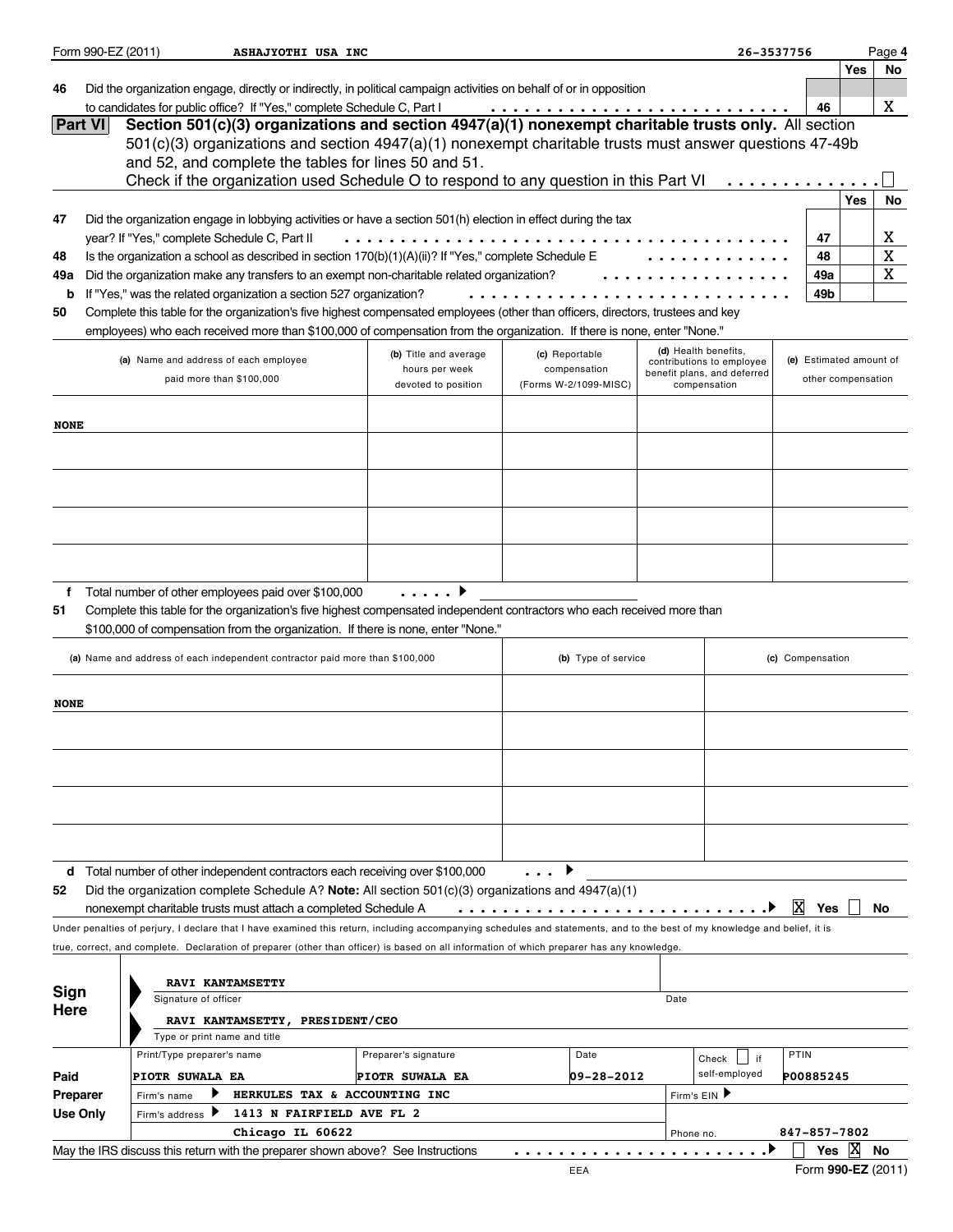| <b>SCHEDULE A</b> |                      |
|-------------------|----------------------|
|                   | (Form 990 or 990-EZ) |

## **Public Charity Status and Public Support CHEDULE 2011**

**Complete if the organization is a section 501(c)(3) organization or a section 4947(a)(1) nonexempt charitable trust. Consumersion Consumersity Consumersity Consumersity Consumersity Consumersity Consumersity Consumersity Consumersity Consumersity Consumersity Consumersity Consumersity Consumersit** 

Department of the Treasury ▶ Attach to Form 990 or Form 990-EZ. ▶ See separate instructions. **I** Inspection Internal Revenue Service **Name of the organization Employer identification number ASHAJYOTHI USA INC 26-3537756 Part I Reason for Public Charity Status** (All organizations must complete this part.) See instructions. The organization is not a private foundation because it is: (For lines 1 through 11, check only one box.) **1** A church, convention of churches, or association of churches described in **section 170(b)(1)(A)(i). 2**  $\mathsf{L}$ A school described in **section 170(b)(1)(A)(ii).** (Attach Schedule E.) П **3** A hospital or a cooperative hospital service organization described in **section 170(b)(1)(A)(iii).** Ш A medical research organization operated in conjunction with a hospital described in **section 170(b)(1)(A)(iii).** Enter the hospital's name, **4** city, and state:  $\Box$ **5** An organization operated for the benefit of a college or university owned or operated by a governmental unit described in **section 170(b)(1)(A)(iv).** (Complete Part II.) **6** A federal, state, or local government or governmental unit described in **section 170(b)(1)(A)(v).** XAn organization that normally receives a substantial part of its support from a governmental unit or from the general public **7** described in **section 170(b)(1)(A)(vi).** (Complete Part II.) **8** A community trust described in **section 170(b)(1)(A)(vi).** (Complete Part II.) **9** An organization that normally receives: (1) more than 33 1/3% of its support from contributions, membership fees, and gross receipts from activities related to its exempt functions - subject to certain exceptions, and (2) no more than 33 1/3% of its support from gross investment income and unrelated business taxable income (less section 511 tax) from businesses acquired by the organization after June 30, 1975. See **section 509(a)(2).** (Complete Part III.) An organization organized and operated exclusively to test for public safety. See **section 509(a)(4). 10 11**  $\Box$ An organization organized and operated exclusively for the benefit of, to perform the functions of, or to carry out the purposes of one or more publicly supported organizations described in section 509(a)(1) or section 509(a)(2). See **section 509(a)(3).** Check the box that describes the type of supporting organization and complete lines 11e through 11h. **a**  $\bigsqcup$  Type II Type III **c**  $\bigsqcup$  Type III-Functionally integrated **d** ig Type III-Other  $\perp$ By checking this box, I certify that the organization is not controlled directly or indirectly by one or more disqualified **e** persons other than foundation managers and other than one or more publicly supported organizations described in section 509(a)(1) or section 509(a)(2). **f** If the organization received a written determination from the IRS that it is a Type I, Type II, or Type III supporting organization, check this box ....................................................... Since August 17, 2006, has the organization accepted any gift or contribution from any of the **g** following persons? **(i)** A person who directly or indirectly controls, either alone or together with persons described in (ii) **Yes No** and (iii) below, the governing body of the supported organization? **11g(i)** ......................... ................................ **(ii)** A family member of a person described in (i) above? **11g(ii) 11g(iii) (iii)** A 35% controlled entity of a person described in (i) or (ii) above? .......................... Provide the following information about the supported organization(s). **h** (**i)** Name of supported | (**ii)** EIN | (**iii)** Type of organization | (**iv)** Is the organization | (**v**) Did you notify | (**vi**) Is the | (**vii)** Amount of organization **and the original collect on lines 1-9** in col. (i) listed in your the organization in col. support in col. (i) listed in your above or IRC section governing document? col. (i) of your (i) organized  $\frac{1}{100}$  (i)  $\frac{1}{100}$  organized col. (i) of your (i) organized in the support? U.S.? **(see instructions)** ) support? U.S.? **Yes No Yes No Yes No (A) (B) (C) (D) (E) Total**

**For Paperwork Reduction Act Notice, see the Instructions for Form 990 or 990-EZ.**

EEA

**Schedule A (Form 990 or 990-EZ) 2011**

OMB No. 1545-0047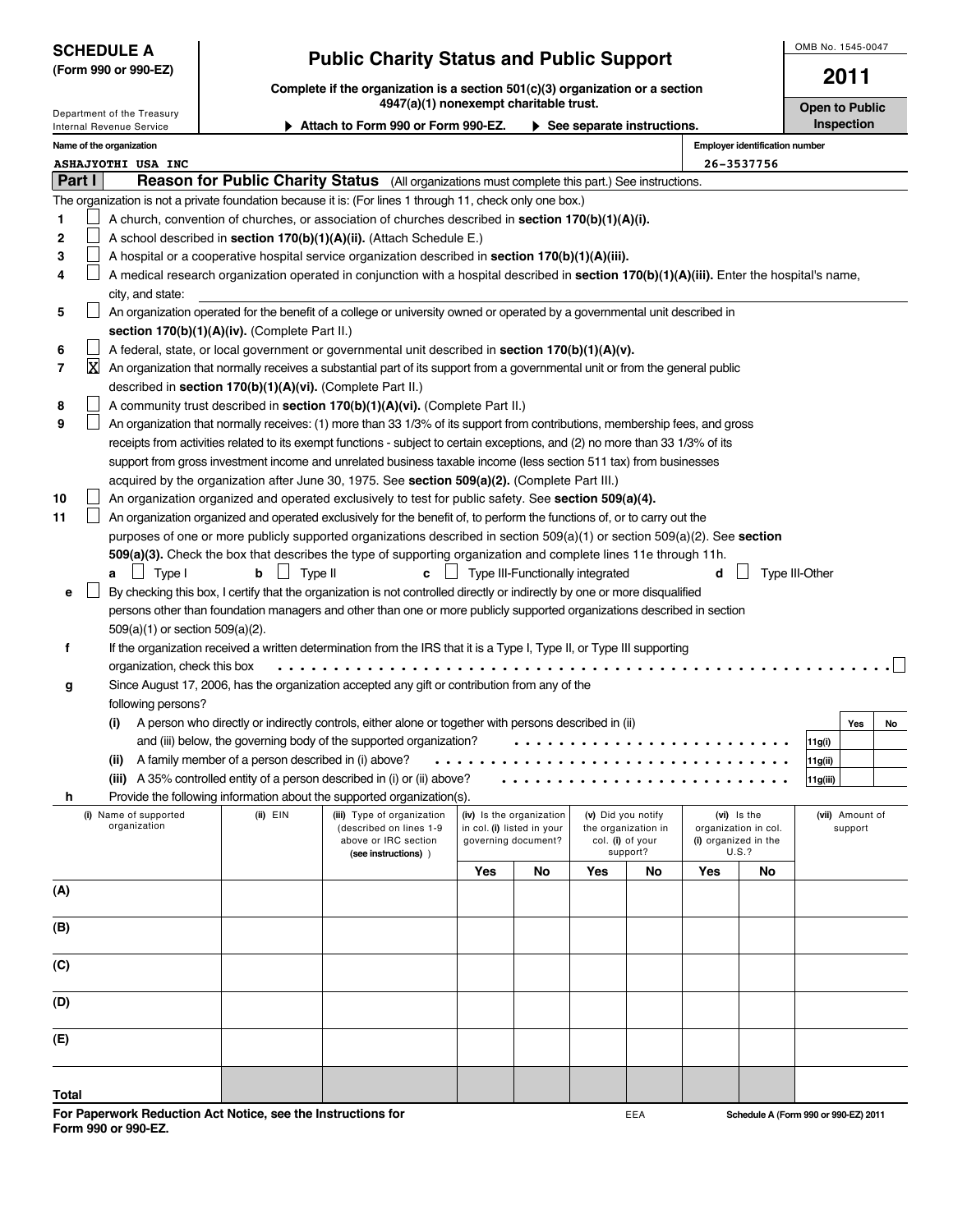| Support Schedule for Organizations Described in Sections 170(b)(1)(A)(iv) and 170(b)(1)(A)(vi)<br><b>Part II</b>                                                                      |                                                                                                                                                 |                                                                 |                                                                                                                         |                                                                                                                  |                                                                                                                                                                                                                                                            |                                                                                                                                                                                                                                                                                                                                                                                                                                                                                                                                                                                                                                                                                                                                                                                                                                                                                                                                                                                                                                                                                                                                                                                                                                                                                                                                                                                                                                                                                                                                                                                                                     |
|---------------------------------------------------------------------------------------------------------------------------------------------------------------------------------------|-------------------------------------------------------------------------------------------------------------------------------------------------|-----------------------------------------------------------------|-------------------------------------------------------------------------------------------------------------------------|------------------------------------------------------------------------------------------------------------------|------------------------------------------------------------------------------------------------------------------------------------------------------------------------------------------------------------------------------------------------------------|---------------------------------------------------------------------------------------------------------------------------------------------------------------------------------------------------------------------------------------------------------------------------------------------------------------------------------------------------------------------------------------------------------------------------------------------------------------------------------------------------------------------------------------------------------------------------------------------------------------------------------------------------------------------------------------------------------------------------------------------------------------------------------------------------------------------------------------------------------------------------------------------------------------------------------------------------------------------------------------------------------------------------------------------------------------------------------------------------------------------------------------------------------------------------------------------------------------------------------------------------------------------------------------------------------------------------------------------------------------------------------------------------------------------------------------------------------------------------------------------------------------------------------------------------------------------------------------------------------------------|
|                                                                                                                                                                                       |                                                                                                                                                 |                                                                 |                                                                                                                         |                                                                                                                  |                                                                                                                                                                                                                                                            |                                                                                                                                                                                                                                                                                                                                                                                                                                                                                                                                                                                                                                                                                                                                                                                                                                                                                                                                                                                                                                                                                                                                                                                                                                                                                                                                                                                                                                                                                                                                                                                                                     |
| (Complete only if you checked the box on line 5, 7, or 8 of Part I or if the organization failed to qualify under                                                                     |                                                                                                                                                 |                                                                 |                                                                                                                         |                                                                                                                  |                                                                                                                                                                                                                                                            |                                                                                                                                                                                                                                                                                                                                                                                                                                                                                                                                                                                                                                                                                                                                                                                                                                                                                                                                                                                                                                                                                                                                                                                                                                                                                                                                                                                                                                                                                                                                                                                                                     |
|                                                                                                                                                                                       |                                                                                                                                                 |                                                                 |                                                                                                                         |                                                                                                                  |                                                                                                                                                                                                                                                            |                                                                                                                                                                                                                                                                                                                                                                                                                                                                                                                                                                                                                                                                                                                                                                                                                                                                                                                                                                                                                                                                                                                                                                                                                                                                                                                                                                                                                                                                                                                                                                                                                     |
|                                                                                                                                                                                       |                                                                                                                                                 |                                                                 |                                                                                                                         |                                                                                                                  |                                                                                                                                                                                                                                                            |                                                                                                                                                                                                                                                                                                                                                                                                                                                                                                                                                                                                                                                                                                                                                                                                                                                                                                                                                                                                                                                                                                                                                                                                                                                                                                                                                                                                                                                                                                                                                                                                                     |
| Calendar year (or fiscal year beginning in) ▶                                                                                                                                         | (a) 2007                                                                                                                                        | (b) 2008                                                        | $(c)$ 2009                                                                                                              | $(d)$ 2010                                                                                                       | $(e)$ 2011                                                                                                                                                                                                                                                 | (f) Total                                                                                                                                                                                                                                                                                                                                                                                                                                                                                                                                                                                                                                                                                                                                                                                                                                                                                                                                                                                                                                                                                                                                                                                                                                                                                                                                                                                                                                                                                                                                                                                                           |
| Gifts, grants, contributions, and<br>membership fees received. (Do not                                                                                                                |                                                                                                                                                 |                                                                 |                                                                                                                         |                                                                                                                  |                                                                                                                                                                                                                                                            | 124,931                                                                                                                                                                                                                                                                                                                                                                                                                                                                                                                                                                                                                                                                                                                                                                                                                                                                                                                                                                                                                                                                                                                                                                                                                                                                                                                                                                                                                                                                                                                                                                                                             |
| Tax revenues levied for the organization's<br>benefit and either paid to or expended on<br>its behalf $\cdot \cdot \cdot \cdot \cdot \cdot \cdot \cdot \cdot \cdot \cdot \cdot \cdot$ |                                                                                                                                                 |                                                                 |                                                                                                                         |                                                                                                                  |                                                                                                                                                                                                                                                            |                                                                                                                                                                                                                                                                                                                                                                                                                                                                                                                                                                                                                                                                                                                                                                                                                                                                                                                                                                                                                                                                                                                                                                                                                                                                                                                                                                                                                                                                                                                                                                                                                     |
| The value of services or facilities<br>furnished by a governmental unit to the<br>organization without charge<br>.                                                                    |                                                                                                                                                 |                                                                 |                                                                                                                         |                                                                                                                  |                                                                                                                                                                                                                                                            |                                                                                                                                                                                                                                                                                                                                                                                                                                                                                                                                                                                                                                                                                                                                                                                                                                                                                                                                                                                                                                                                                                                                                                                                                                                                                                                                                                                                                                                                                                                                                                                                                     |
| Total. Add lines 1 through 3                                                                                                                                                          |                                                                                                                                                 |                                                                 | 6,000                                                                                                                   | 35,000                                                                                                           | 83,931                                                                                                                                                                                                                                                     | 124,931                                                                                                                                                                                                                                                                                                                                                                                                                                                                                                                                                                                                                                                                                                                                                                                                                                                                                                                                                                                                                                                                                                                                                                                                                                                                                                                                                                                                                                                                                                                                                                                                             |
| The portion of total contributions by each                                                                                                                                            |                                                                                                                                                 |                                                                 |                                                                                                                         |                                                                                                                  |                                                                                                                                                                                                                                                            |                                                                                                                                                                                                                                                                                                                                                                                                                                                                                                                                                                                                                                                                                                                                                                                                                                                                                                                                                                                                                                                                                                                                                                                                                                                                                                                                                                                                                                                                                                                                                                                                                     |
| person (other than a governmental unit or                                                                                                                                             |                                                                                                                                                 |                                                                 |                                                                                                                         |                                                                                                                  |                                                                                                                                                                                                                                                            |                                                                                                                                                                                                                                                                                                                                                                                                                                                                                                                                                                                                                                                                                                                                                                                                                                                                                                                                                                                                                                                                                                                                                                                                                                                                                                                                                                                                                                                                                                                                                                                                                     |
| publicly supported organization) included                                                                                                                                             |                                                                                                                                                 |                                                                 |                                                                                                                         |                                                                                                                  |                                                                                                                                                                                                                                                            |                                                                                                                                                                                                                                                                                                                                                                                                                                                                                                                                                                                                                                                                                                                                                                                                                                                                                                                                                                                                                                                                                                                                                                                                                                                                                                                                                                                                                                                                                                                                                                                                                     |
| on line 1 that exceeds 2% of the amount                                                                                                                                               |                                                                                                                                                 |                                                                 |                                                                                                                         |                                                                                                                  |                                                                                                                                                                                                                                                            |                                                                                                                                                                                                                                                                                                                                                                                                                                                                                                                                                                                                                                                                                                                                                                                                                                                                                                                                                                                                                                                                                                                                                                                                                                                                                                                                                                                                                                                                                                                                                                                                                     |
| shown on line 11, column (f)<br>.                                                                                                                                                     |                                                                                                                                                 |                                                                 |                                                                                                                         |                                                                                                                  |                                                                                                                                                                                                                                                            | 7,061                                                                                                                                                                                                                                                                                                                                                                                                                                                                                                                                                                                                                                                                                                                                                                                                                                                                                                                                                                                                                                                                                                                                                                                                                                                                                                                                                                                                                                                                                                                                                                                                               |
| Public support. Subtract line 5 from ln 4                                                                                                                                             |                                                                                                                                                 |                                                                 |                                                                                                                         |                                                                                                                  |                                                                                                                                                                                                                                                            | 117,870                                                                                                                                                                                                                                                                                                                                                                                                                                                                                                                                                                                                                                                                                                                                                                                                                                                                                                                                                                                                                                                                                                                                                                                                                                                                                                                                                                                                                                                                                                                                                                                                             |
|                                                                                                                                                                                       |                                                                                                                                                 |                                                                 |                                                                                                                         |                                                                                                                  |                                                                                                                                                                                                                                                            |                                                                                                                                                                                                                                                                                                                                                                                                                                                                                                                                                                                                                                                                                                                                                                                                                                                                                                                                                                                                                                                                                                                                                                                                                                                                                                                                                                                                                                                                                                                                                                                                                     |
| Calendar year (or fiscal year beginning in) ▶                                                                                                                                         | (a) 2007                                                                                                                                        | (b) 2008                                                        | $(c)$ 2009                                                                                                              | $(d)$ 2010                                                                                                       | $(e)$ 2011                                                                                                                                                                                                                                                 | (f) Total                                                                                                                                                                                                                                                                                                                                                                                                                                                                                                                                                                                                                                                                                                                                                                                                                                                                                                                                                                                                                                                                                                                                                                                                                                                                                                                                                                                                                                                                                                                                                                                                           |
| Amounts from line 4<br>.                                                                                                                                                              |                                                                                                                                                 |                                                                 | 6,000                                                                                                                   | 35,000                                                                                                           | 83,931                                                                                                                                                                                                                                                     | 124,931                                                                                                                                                                                                                                                                                                                                                                                                                                                                                                                                                                                                                                                                                                                                                                                                                                                                                                                                                                                                                                                                                                                                                                                                                                                                                                                                                                                                                                                                                                                                                                                                             |
| payments received on securities loans,<br>rents, royalties and income from similar<br>SOUICES                                                                                         |                                                                                                                                                 |                                                                 |                                                                                                                         |                                                                                                                  |                                                                                                                                                                                                                                                            |                                                                                                                                                                                                                                                                                                                                                                                                                                                                                                                                                                                                                                                                                                                                                                                                                                                                                                                                                                                                                                                                                                                                                                                                                                                                                                                                                                                                                                                                                                                                                                                                                     |
| Net income from unrelated business<br>activities, whether or not the business is<br>regularly carried on $\dots \dots \dots$                                                          |                                                                                                                                                 |                                                                 |                                                                                                                         |                                                                                                                  |                                                                                                                                                                                                                                                            |                                                                                                                                                                                                                                                                                                                                                                                                                                                                                                                                                                                                                                                                                                                                                                                                                                                                                                                                                                                                                                                                                                                                                                                                                                                                                                                                                                                                                                                                                                                                                                                                                     |
| Other income. Do not include gain or<br>loss from the sale of capital assets<br>(Explain in Part IV.) $\cdots \cdots \cdots$                                                          |                                                                                                                                                 |                                                                 |                                                                                                                         |                                                                                                                  |                                                                                                                                                                                                                                                            |                                                                                                                                                                                                                                                                                                                                                                                                                                                                                                                                                                                                                                                                                                                                                                                                                                                                                                                                                                                                                                                                                                                                                                                                                                                                                                                                                                                                                                                                                                                                                                                                                     |
| Total support. Add lines 7 through 10 .                                                                                                                                               |                                                                                                                                                 |                                                                 |                                                                                                                         |                                                                                                                  |                                                                                                                                                                                                                                                            | 124,931                                                                                                                                                                                                                                                                                                                                                                                                                                                                                                                                                                                                                                                                                                                                                                                                                                                                                                                                                                                                                                                                                                                                                                                                                                                                                                                                                                                                                                                                                                                                                                                                             |
|                                                                                                                                                                                       |                                                                                                                                                 |                                                                 |                                                                                                                         |                                                                                                                  | 12                                                                                                                                                                                                                                                         |                                                                                                                                                                                                                                                                                                                                                                                                                                                                                                                                                                                                                                                                                                                                                                                                                                                                                                                                                                                                                                                                                                                                                                                                                                                                                                                                                                                                                                                                                                                                                                                                                     |
|                                                                                                                                                                                       |                                                                                                                                                 |                                                                 |                                                                                                                         |                                                                                                                  |                                                                                                                                                                                                                                                            | $\blacktriangleright \boxed{X}$                                                                                                                                                                                                                                                                                                                                                                                                                                                                                                                                                                                                                                                                                                                                                                                                                                                                                                                                                                                                                                                                                                                                                                                                                                                                                                                                                                                                                                                                                                                                                                                     |
|                                                                                                                                                                                       |                                                                                                                                                 |                                                                 |                                                                                                                         |                                                                                                                  |                                                                                                                                                                                                                                                            |                                                                                                                                                                                                                                                                                                                                                                                                                                                                                                                                                                                                                                                                                                                                                                                                                                                                                                                                                                                                                                                                                                                                                                                                                                                                                                                                                                                                                                                                                                                                                                                                                     |
|                                                                                                                                                                                       |                                                                                                                                                 |                                                                 |                                                                                                                         |                                                                                                                  |                                                                                                                                                                                                                                                            | 0.00<br>%                                                                                                                                                                                                                                                                                                                                                                                                                                                                                                                                                                                                                                                                                                                                                                                                                                                                                                                                                                                                                                                                                                                                                                                                                                                                                                                                                                                                                                                                                                                                                                                                           |
|                                                                                                                                                                                       |                                                                                                                                                 |                                                                 |                                                                                                                         |                                                                                                                  |                                                                                                                                                                                                                                                            | $\%$                                                                                                                                                                                                                                                                                                                                                                                                                                                                                                                                                                                                                                                                                                                                                                                                                                                                                                                                                                                                                                                                                                                                                                                                                                                                                                                                                                                                                                                                                                                                                                                                                |
|                                                                                                                                                                                       |                                                                                                                                                 |                                                                 |                                                                                                                         |                                                                                                                  |                                                                                                                                                                                                                                                            |                                                                                                                                                                                                                                                                                                                                                                                                                                                                                                                                                                                                                                                                                                                                                                                                                                                                                                                                                                                                                                                                                                                                                                                                                                                                                                                                                                                                                                                                                                                                                                                                                     |
|                                                                                                                                                                                       |                                                                                                                                                 |                                                                 |                                                                                                                         |                                                                                                                  |                                                                                                                                                                                                                                                            | ▶ │ │                                                                                                                                                                                                                                                                                                                                                                                                                                                                                                                                                                                                                                                                                                                                                                                                                                                                                                                                                                                                                                                                                                                                                                                                                                                                                                                                                                                                                                                                                                                                                                                                               |
|                                                                                                                                                                                       |                                                                                                                                                 |                                                                 |                                                                                                                         |                                                                                                                  |                                                                                                                                                                                                                                                            | $\blacktriangleright$ $\vdash$                                                                                                                                                                                                                                                                                                                                                                                                                                                                                                                                                                                                                                                                                                                                                                                                                                                                                                                                                                                                                                                                                                                                                                                                                                                                                                                                                                                                                                                                                                                                                                                      |
|                                                                                                                                                                                       |                                                                                                                                                 |                                                                 |                                                                                                                         |                                                                                                                  |                                                                                                                                                                                                                                                            |                                                                                                                                                                                                                                                                                                                                                                                                                                                                                                                                                                                                                                                                                                                                                                                                                                                                                                                                                                                                                                                                                                                                                                                                                                                                                                                                                                                                                                                                                                                                                                                                                     |
|                                                                                                                                                                                       |                                                                                                                                                 |                                                                 |                                                                                                                         |                                                                                                                  |                                                                                                                                                                                                                                                            | $\blacktriangleright$ $\vdash$                                                                                                                                                                                                                                                                                                                                                                                                                                                                                                                                                                                                                                                                                                                                                                                                                                                                                                                                                                                                                                                                                                                                                                                                                                                                                                                                                                                                                                                                                                                                                                                      |
|                                                                                                                                                                                       |                                                                                                                                                 |                                                                 |                                                                                                                         |                                                                                                                  |                                                                                                                                                                                                                                                            |                                                                                                                                                                                                                                                                                                                                                                                                                                                                                                                                                                                                                                                                                                                                                                                                                                                                                                                                                                                                                                                                                                                                                                                                                                                                                                                                                                                                                                                                                                                                                                                                                     |
|                                                                                                                                                                                       |                                                                                                                                                 |                                                                 |                                                                                                                         |                                                                                                                  | .                                                                                                                                                                                                                                                          |                                                                                                                                                                                                                                                                                                                                                                                                                                                                                                                                                                                                                                                                                                                                                                                                                                                                                                                                                                                                                                                                                                                                                                                                                                                                                                                                                                                                                                                                                                                                                                                                                     |
|                                                                                                                                                                                       | <b>Section A. Public Support</b><br>include any "unusual grants.")<br><b>Section B. Total Support</b><br>Gross income from interest, dividends, | Gross receipts from related activities, etc. (see instructions) | Section C. Computation of Public Support Percentage<br>Public support percentage from 2010 Schedule A, Part II, line 14 | Part III. If the organization fails to qualify under the tests listed below, please complete Part III.)<br>6,000 | 35,000<br>organization meets the "facts-and-circumstances" test. The organization qualifies as a publicly supported organization<br>organization meets the "facts-and-circumstances" test. The organization qualifies as a publicly supported organization | 83,931<br>First five years. If the Form 990 is for the organization's first, second, third, fourth, or fifth tax year as a section 501(c)(3)<br>organization, check this box and stop here (also contained a service of a service of a service of the service or<br> 14 <br>Public support percentage for 2011 (line 6, column (f) divided by line 11, column (f) $\cdots \cdots \cdots \cdots$<br>33 1/3% support test - 2011. If the organization did not check the box on line 13, and line 14 is 33 1/3% or more, check this box<br>and stop here. The organization qualifies as a publicly supported organization<br>33 1/3% support test - 2010. If the organization did not check a box on line 13 or 16a, and line 15 is 33 1/3% or more, check this<br>box and stop here. The organization qualifies as a publicly supported organization $\dots\dots\dots\dots\dots\dots\dots\dots\dots\dots\dots\dots$<br>17a 10%-facts-and-circumstances test - 2011. If the organization did not check a box on line 13, 16a, or 16b, and line 14 is 10% or<br>more, and if the organization meets the "facts-and-circumstances" test, check this box and stop here. Explain in Part IV how the<br>.<br>10%-facts-and-circumstances test - 2010. If the organization did not check a box on line 13, 16a, 16b, or 17a, and line 15 is 10% or<br>more, and if the organization meets the "facts-and-circumstances" test, check this box and stop here. Explain in Part IV how the<br>Private foundation. If the organization did not check a box on line 13, 16a, 16b, 17a, or 17b, check this box and see instructions |

**Schedule A (Form 990 or 990-EZ) 2011**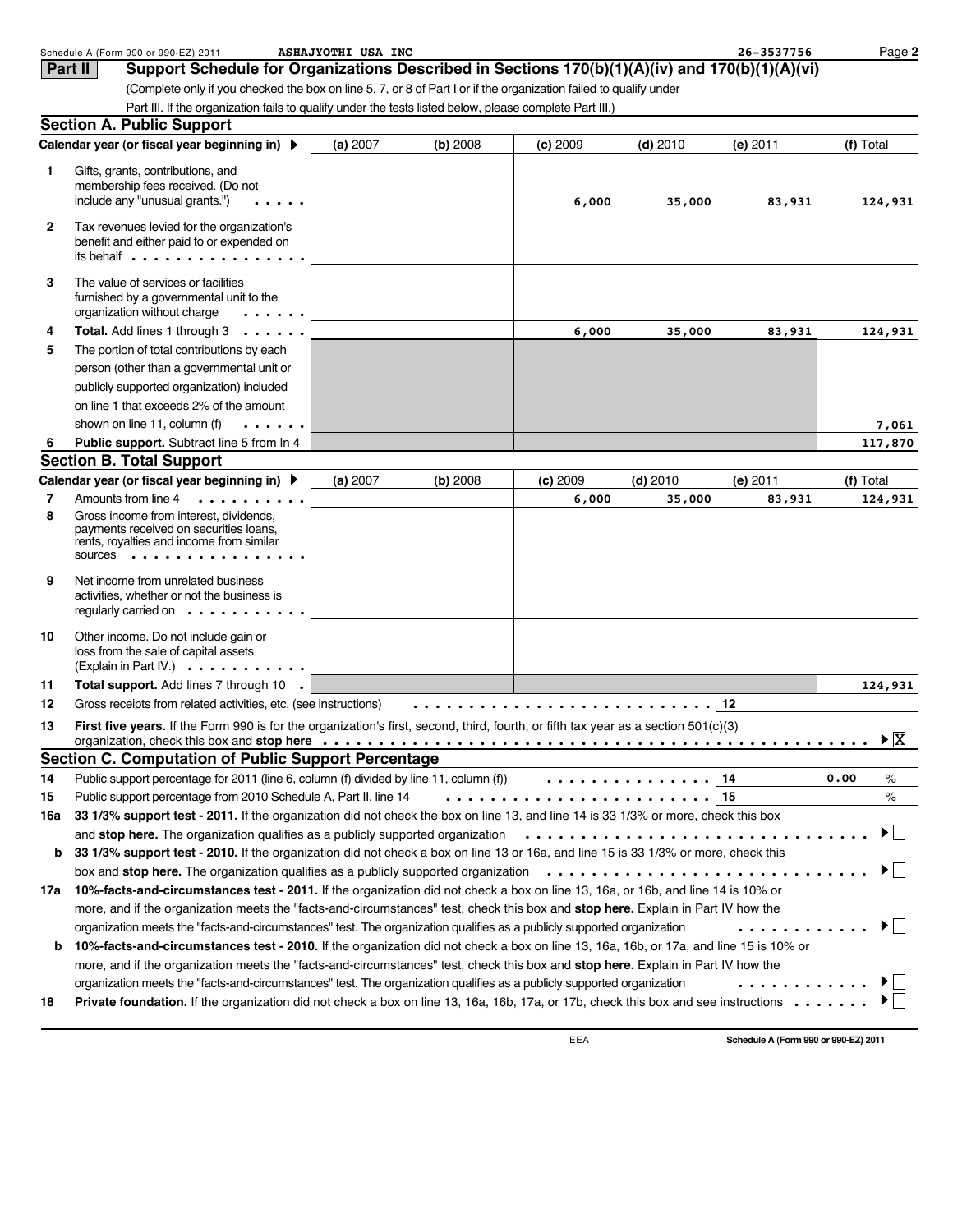|    | Schedule A (Form 990 or 990-EZ) 2011                                                                                                                                                                                                                                                                                                                                                                    | ASHAJYOTHI USA INC |          |            |            | 26-3537756 | Page 3        |
|----|---------------------------------------------------------------------------------------------------------------------------------------------------------------------------------------------------------------------------------------------------------------------------------------------------------------------------------------------------------------------------------------------------------|--------------------|----------|------------|------------|------------|---------------|
|    | Part III<br>Support Schedule for Organizations Described in Section 509(a)(2)                                                                                                                                                                                                                                                                                                                           |                    |          |            |            |            |               |
|    | (Complete only if you checked the box on line 9 of Part I or if the organization failed to qualify under Part II.                                                                                                                                                                                                                                                                                       |                    |          |            |            |            |               |
|    | If the organization fails to qualify under the tests listed below, please complete Part II.)                                                                                                                                                                                                                                                                                                            |                    |          |            |            |            |               |
|    | <b>Section A. Public Support</b>                                                                                                                                                                                                                                                                                                                                                                        |                    |          |            |            |            |               |
|    | Calendar year (or fiscal year beginning in) ▶                                                                                                                                                                                                                                                                                                                                                           | (a) 2007           | (b) 2008 | $(c)$ 2009 | $(d)$ 2010 | $(e)$ 2011 | (f) Total     |
| 1  | Gifts, grants, contributions, and<br>membership fees received. (Do not include<br>any "unusual grants.") $\cdots$                                                                                                                                                                                                                                                                                       |                    |          |            |            |            |               |
| 2  | Gross receipts from admissions, merchan-<br>dise sold or services performed, or faci-<br>lities furnished in any activity that is related<br>to the organization's tax-exempt purpose                                                                                                                                                                                                                   |                    |          |            |            |            |               |
| 3  | Gross receipts from activities that are not<br>an unrelated trade or bus. under sec 513                                                                                                                                                                                                                                                                                                                 |                    |          |            |            |            |               |
| 4  | Tax revenues levied for the organization's<br>benefit and either paid to or expended on<br>its behalf                                                                                                                                                                                                                                                                                                   |                    |          |            |            |            |               |
| 5  | The value of services or facilities<br>furnished by a governmental unit to the<br>organization without charge $\cdots$                                                                                                                                                                                                                                                                                  |                    |          |            |            |            |               |
| 6  | Total. Add lines 1 through 5                                                                                                                                                                                                                                                                                                                                                                            |                    |          |            |            |            |               |
|    | 7a Amounts included on lines 1, 2, and 3<br>received from disqualified persons<br>$\ddots$                                                                                                                                                                                                                                                                                                              |                    |          |            |            |            |               |
|    | <b>b</b> Amounts included on lines 2 and 3 receiv-<br>ed from other than disqualified persons<br>that exceed the greater of \$5,000 or 1%<br>of the amount on line 13 for the year $\cdots$                                                                                                                                                                                                             |                    |          |            |            |            |               |
|    | c Add lines 7a and 7b $\dots \dots \dots$                                                                                                                                                                                                                                                                                                                                                               |                    |          |            |            |            |               |
| 8  | Public support (Subtract line 7c from<br>$line 6)$                                                                                                                                                                                                                                                                                                                                                      |                    |          |            |            |            |               |
|    | <b>Section B. Total Support</b>                                                                                                                                                                                                                                                                                                                                                                         |                    |          |            |            |            |               |
|    | Calendar year (or fiscal year beginning in) ▶                                                                                                                                                                                                                                                                                                                                                           | (a) 2007           | (b) 2008 | $(c)$ 2009 | $(d)$ 2010 | $(e)$ 2011 | (f) Total     |
| 9  | Amounts from line 6<br><b>10a</b> Gross income from interest, dividends,<br>payments received on securities loans,<br>rents, royalties and income from similar<br>SOUICES                                                                                                                                                                                                                               |                    |          |            |            |            |               |
|    | <b>b</b> Unrelated business taxable income (less<br>section 511 taxes) from businesses<br>acquired after June 30, 1975                                                                                                                                                                                                                                                                                  |                    |          |            |            |            |               |
|    | c Add lines 10a and 10b $\cdots$                                                                                                                                                                                                                                                                                                                                                                        |                    |          |            |            |            |               |
| 11 | Net income from unrelated business<br>activities not included in line 10b.<br>whether or not the business is regularly<br>carried on $\cdots$ , $\cdots$ , $\cdots$ , $\cdots$ , $\cdots$                                                                                                                                                                                                               |                    |          |            |            |            |               |
| 12 | Other income. Do not include gain or<br>loss from the sale of capital assets<br>(Explain in Part IV.)<br>.                                                                                                                                                                                                                                                                                              |                    |          |            |            |            |               |
| 13 | Total support. (Add lines 9, 10c, 11,<br>and 12.) $\ldots \ldots \ldots \ldots \ldots$                                                                                                                                                                                                                                                                                                                  |                    |          |            |            |            |               |
| 14 | First five years. If the Form 990 is for the organization's first, second, third, fourth, or fifth tax year as a section 501(c)(3)<br>organization, check this box and stop here <u>example and state and state and state and state and state and</u>                                                                                                                                                   |                    |          |            |            |            |               |
|    | <b>Section C. Computation of Public Support Percentage</b>                                                                                                                                                                                                                                                                                                                                              |                    |          |            |            |            |               |
| 15 | Public support percentage for 2011 (line 8, column (f) divided by line 13, column (f))                                                                                                                                                                                                                                                                                                                  |                    |          |            | .          | 15         | $\%$          |
| 16 | Public support percentage from 2010 Schedule A, Part III, line 15                                                                                                                                                                                                                                                                                                                                       |                    |          |            |            | 16         | $\frac{1}{6}$ |
|    | Section D. Computation of Investment Income Percentage                                                                                                                                                                                                                                                                                                                                                  |                    |          |            |            |            |               |
| 17 | Investment income percentage for 2011 (line 10c, column (f) divided by line 13, column (f) $\ldots \ldots \ldots \ldots$                                                                                                                                                                                                                                                                                |                    |          |            |            | 17         | $\frac{1}{2}$ |
| 18 | Investment income percentage from 2010 Schedule A, Part III, line $17 \ldots \ldots \ldots \ldots \ldots \ldots \ldots$                                                                                                                                                                                                                                                                                 |                    |          |            |            | 18         | $\frac{1}{2}$ |
| b  | 19a 33 1/3% support tests - 2011. If the organization did not check the box on line 14, and line 15 is more than 33 1/3%, and line<br>17 is not more than 33 1/3%, check this box and stop here. The organization qualifies as a publicly supported organization<br>33 1/3% support tests - 2010. If the organization did not check a box on line 14 or line 19a, and line 16 is more than 33 1/3%, and |                    |          |            |            |            |               |
|    | line 18 is not more than 33 1/3%, check this box and stop here. The organization qualifies as a publicly supported organization $\dots \dots$                                                                                                                                                                                                                                                           |                    |          |            |            |            |               |
| 20 | Private foundation. If the organization did not check a box on line 14, 19a, or 19b, check this box and see instructions                                                                                                                                                                                                                                                                                |                    |          |            |            | .          |               |

**Schedule A (Form 990 or 990-EZ) 2011**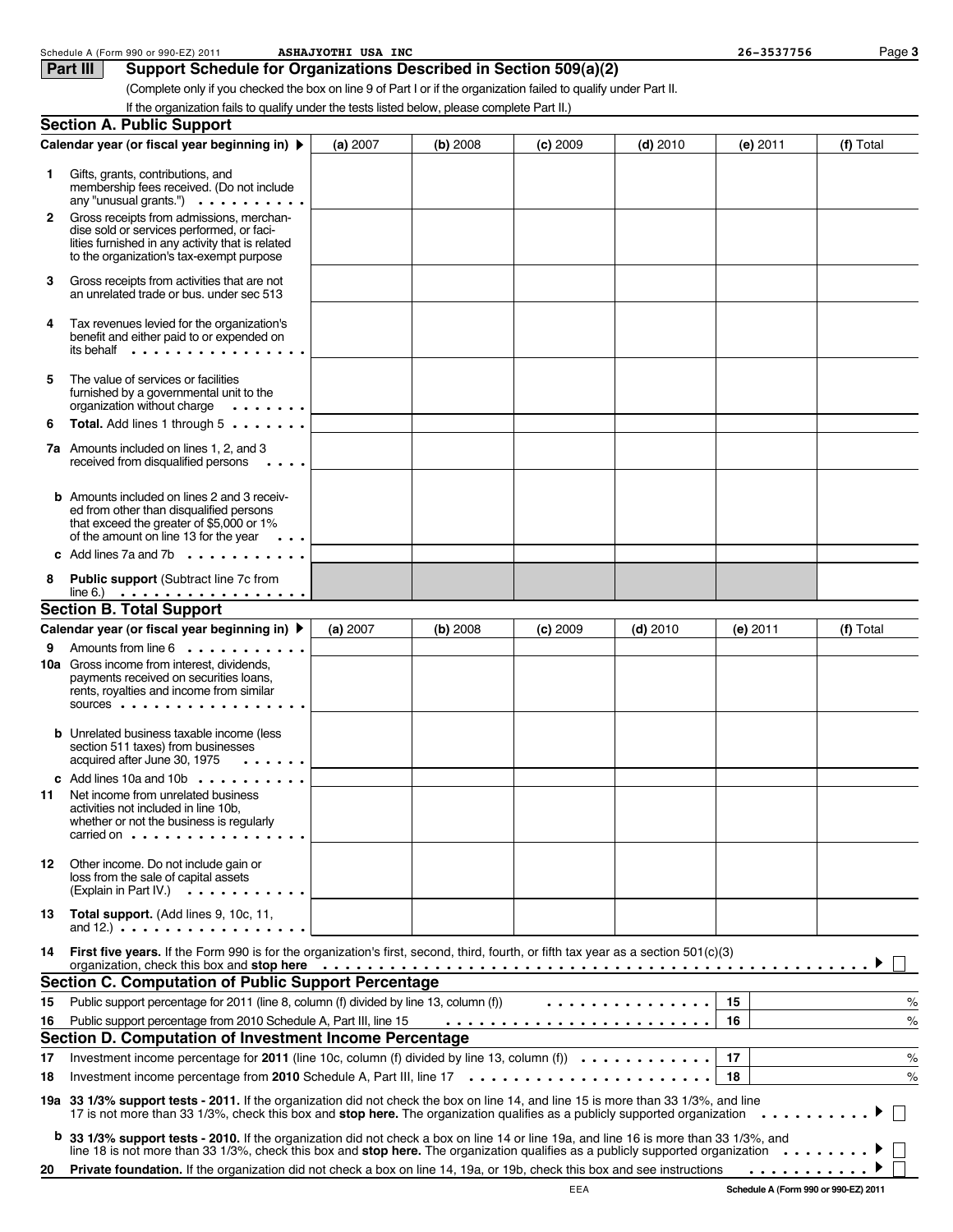# **Schedule B**

**(Form 990, 990-EZ,**

Department of the Treasury Internal Revenue Service

**Schedule of Contributors**

**or 990-PF) Attach to Form 990, Form 990-EZ, or Form 990-PF.**

OMB No. 1545-0047

**2011**

|                      | Name of the organization                                                                                                                                                                                                                                                                                                                                                                              | <b>Employer identification number</b>                                                                                                                                                                       |            |  |  |
|----------------------|-------------------------------------------------------------------------------------------------------------------------------------------------------------------------------------------------------------------------------------------------------------------------------------------------------------------------------------------------------------------------------------------------------|-------------------------------------------------------------------------------------------------------------------------------------------------------------------------------------------------------------|------------|--|--|
|                      | <b>ASHAJYOTHI USA INC</b>                                                                                                                                                                                                                                                                                                                                                                             |                                                                                                                                                                                                             | 26-3537756 |  |  |
|                      | Organization type (check one):                                                                                                                                                                                                                                                                                                                                                                        |                                                                                                                                                                                                             |            |  |  |
| Filers of:           |                                                                                                                                                                                                                                                                                                                                                                                                       | Section:                                                                                                                                                                                                    |            |  |  |
|                      | Form 990 or 990-EZ                                                                                                                                                                                                                                                                                                                                                                                    | ×<br>$501(c)$ (3<br>) (enter number) organization                                                                                                                                                           |            |  |  |
|                      |                                                                                                                                                                                                                                                                                                                                                                                                       | 4947(a)(1) nonexempt charitable trust not treated as a private foundation                                                                                                                                   |            |  |  |
|                      |                                                                                                                                                                                                                                                                                                                                                                                                       | 527 political organization                                                                                                                                                                                  |            |  |  |
| Form 990-PF          |                                                                                                                                                                                                                                                                                                                                                                                                       | 501(c)(3) exempt private foundation                                                                                                                                                                         |            |  |  |
|                      |                                                                                                                                                                                                                                                                                                                                                                                                       | 4947(a)(1) nonexempt charitable trust treated as a private foundation                                                                                                                                       |            |  |  |
|                      |                                                                                                                                                                                                                                                                                                                                                                                                       | 501(c)(3) taxable private foundation                                                                                                                                                                        |            |  |  |
|                      |                                                                                                                                                                                                                                                                                                                                                                                                       |                                                                                                                                                                                                             |            |  |  |
| instructions.        |                                                                                                                                                                                                                                                                                                                                                                                                       | Check if your organization is covered by the General Rule or a Special Rule.<br>Note. Only a section 501(c)(7), (8), or (10) organization can check boxes for both the General Rule and a Special Rule. See |            |  |  |
| <b>General Rule</b>  |                                                                                                                                                                                                                                                                                                                                                                                                       |                                                                                                                                                                                                             |            |  |  |
| X                    |                                                                                                                                                                                                                                                                                                                                                                                                       | For an organization filing Form 990, 990-EZ, or 990-PF that received, during the year, \$5,000 or more (in money or<br>property) from any one contributor. Complete Parts I and II.                         |            |  |  |
| <b>Special Rules</b> |                                                                                                                                                                                                                                                                                                                                                                                                       |                                                                                                                                                                                                             |            |  |  |
|                      | For a section 501(c)(3) organization filing Form 990 or 990-EZ that met the 33 1/3% support test of the regulations<br>under sections $509(a)(1)$ and $170(b)(1)(A)(vi)$ and received from any one contributor, during the year, a contribution of<br>the greater of (1) \$5,000 or (2) 2% of the amount on (i) Form 990, Part VIII, line 1h or (ii) Form 990-EZ, line 1.<br>Complete Parts I and II. |                                                                                                                                                                                                             |            |  |  |
|                      | For a section 501(c)(7), (8), or (10) organization filing Form 990 or 990-EZ that received from any one contributor,<br>during the year, total contributions of more than \$1,000 for use exclusively for religious, charitable, scientific, literary,<br>or educational purposes, or the prevention of cruelty to children or animals. Complete Parts I, II, and III.                                |                                                                                                                                                                                                             |            |  |  |

 $\Box$  For a section 501(c)(7), (8), or (10) organization filing Form 990 or 990-EZ that received from any one contributor, during the year, contributions for use exclusively for religious, charitable, etc., purposes, but these contributions did not total to more than \$1,000. If this box is checked, enter here the total contributions that were received during the year for an exclusively religious, charitable, etc., purpose. Do not complete any of the parts unless the **General Rule** applies to this organization because it received nonexclusively religious, charitable, etc., contributions of \$5,000 or more during the year \$ .........................................

**Caution.** An organization that is not covered by the General Rule and/or the Special Rules does not file Schedule B (Form 990, 990-EZ, or 990-PF), but it **must** answer "No" on Part IV, line 2 of its Form 990; or check the box on line H of its Form 990-EZ or on Part I, line 2, of its Form 990-PF, to certify that it does not meet the filing requirements of Schedule B (Form 990, 990-EZ, or 990-PF),

**For Paperwork Reduction Act Notice, see the Instructions for Form 990, 990-EZ, or 990-PF. Schedule B (Form 990, 990-EZ, or 990-PF) (2011)**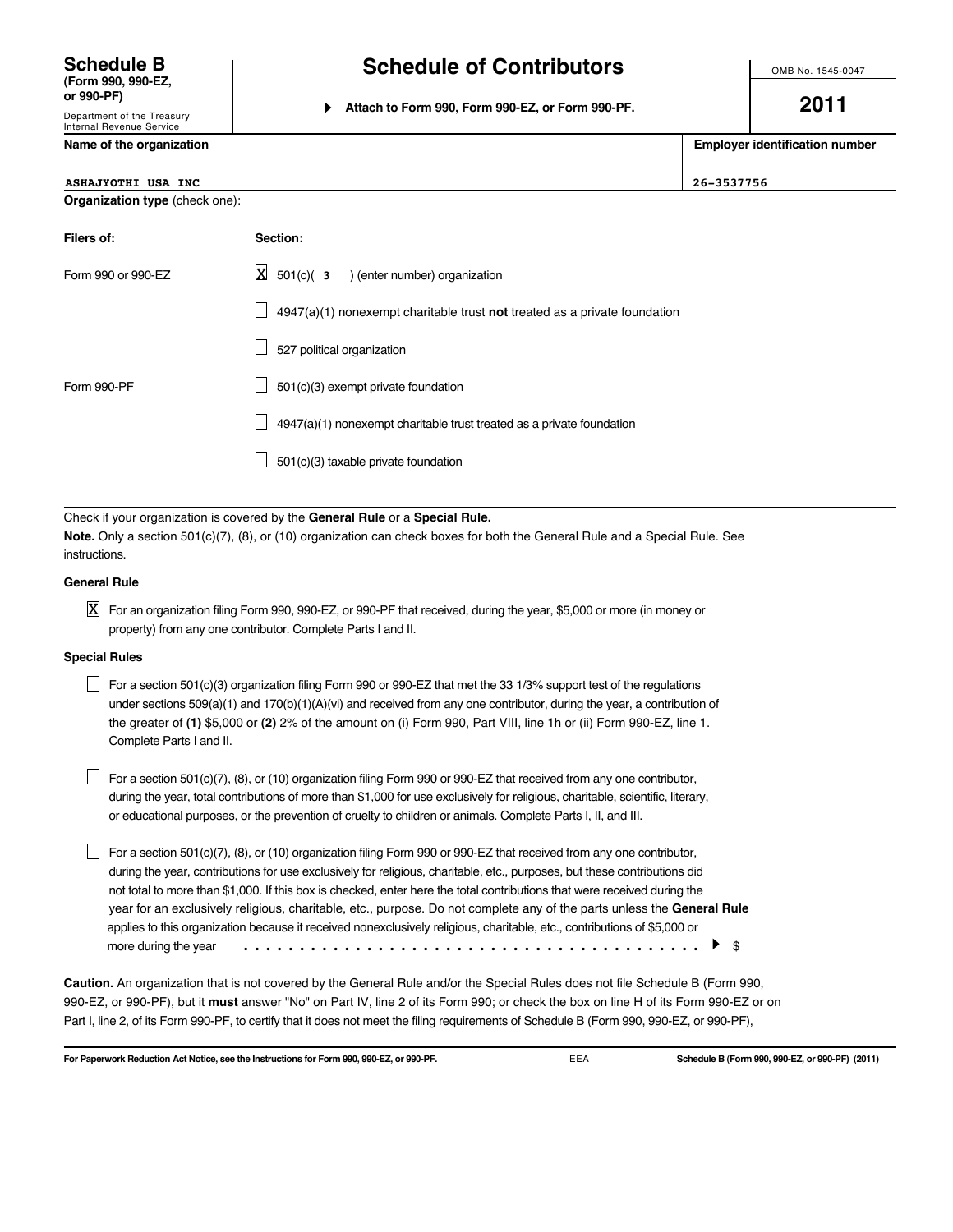**Name of organization** 

**ASHAJYOTHI USA INC 26-3537756**

| Part I       | Contributors (see instructions). Use duplicate copies of Part I if additional space is needed.    |                                   |                                                                                                                                         |
|--------------|---------------------------------------------------------------------------------------------------|-----------------------------------|-----------------------------------------------------------------------------------------------------------------------------------------|
| (a)<br>No.   | (b)<br>Name, address, and ZIP + 4                                                                 | (c)<br><b>Total contributions</b> | (d)<br><b>Type of contribution</b>                                                                                                      |
| $\mathbf{1}$ | <b>VERIZON FOUNDATION</b><br>C/O CYBERGRANTS INC<br>TWO DUNDEE PARK SUITE 10<br>ANDOVER, MA 01810 | \$<br>9,560                       | $\overline{\text{X}}$<br><b>Person</b><br><b>Payroll</b><br><b>Noncash</b><br>(Complete Part II if there is<br>a noncash contribution.) |
| (a)<br>No.   | (b)<br>Name, address, and ZIP + 4                                                                 | (c)<br><b>Total contributions</b> | (d)<br><b>Type of contribution</b>                                                                                                      |
|              |                                                                                                   | \$                                | Person<br><b>Payroll</b><br><b>Noncash</b><br>(Complete Part II if there is<br>a noncash contribution.)                                 |
| (a)<br>No.   | (b)<br>Name, address, and ZIP + 4                                                                 | (c)<br><b>Total contributions</b> | (d)<br><b>Type of contribution</b>                                                                                                      |
|              |                                                                                                   | \$                                | Person<br><b>Payroll</b><br><b>Noncash</b><br>(Complete Part II if there is<br>a noncash contribution.)                                 |
| (a)<br>No.   | (b)<br>Name, address, and ZIP + 4                                                                 | (c)<br><b>Total contributions</b> | (d)<br><b>Type of contribution</b>                                                                                                      |
|              |                                                                                                   | \$                                | <b>Person</b><br><b>Payroll</b><br><b>Noncash</b><br>(Complete Part II if there is<br>a noncash contribution.)                          |
| (a)<br>No.   | (b)<br>Name, address, and ZIP + 4                                                                 | (c)<br><b>Total contributions</b> | (d)<br><b>Type of contribution</b>                                                                                                      |
|              |                                                                                                   | \$                                | Person<br><b>Payroll</b><br><b>Noncash</b><br>(Complete Part II if there is<br>a noncash contribution.)                                 |
| (a)<br>No.   | (b)<br>Name, address, and ZIP + 4                                                                 | (c)<br>Total contributions        | (d)<br><b>Type of contribution</b>                                                                                                      |
|              |                                                                                                   | \$                                | Person<br><b>Payroll</b><br><b>Noncash</b><br>(Complete Part II if there is<br>a noncash contribution.)                                 |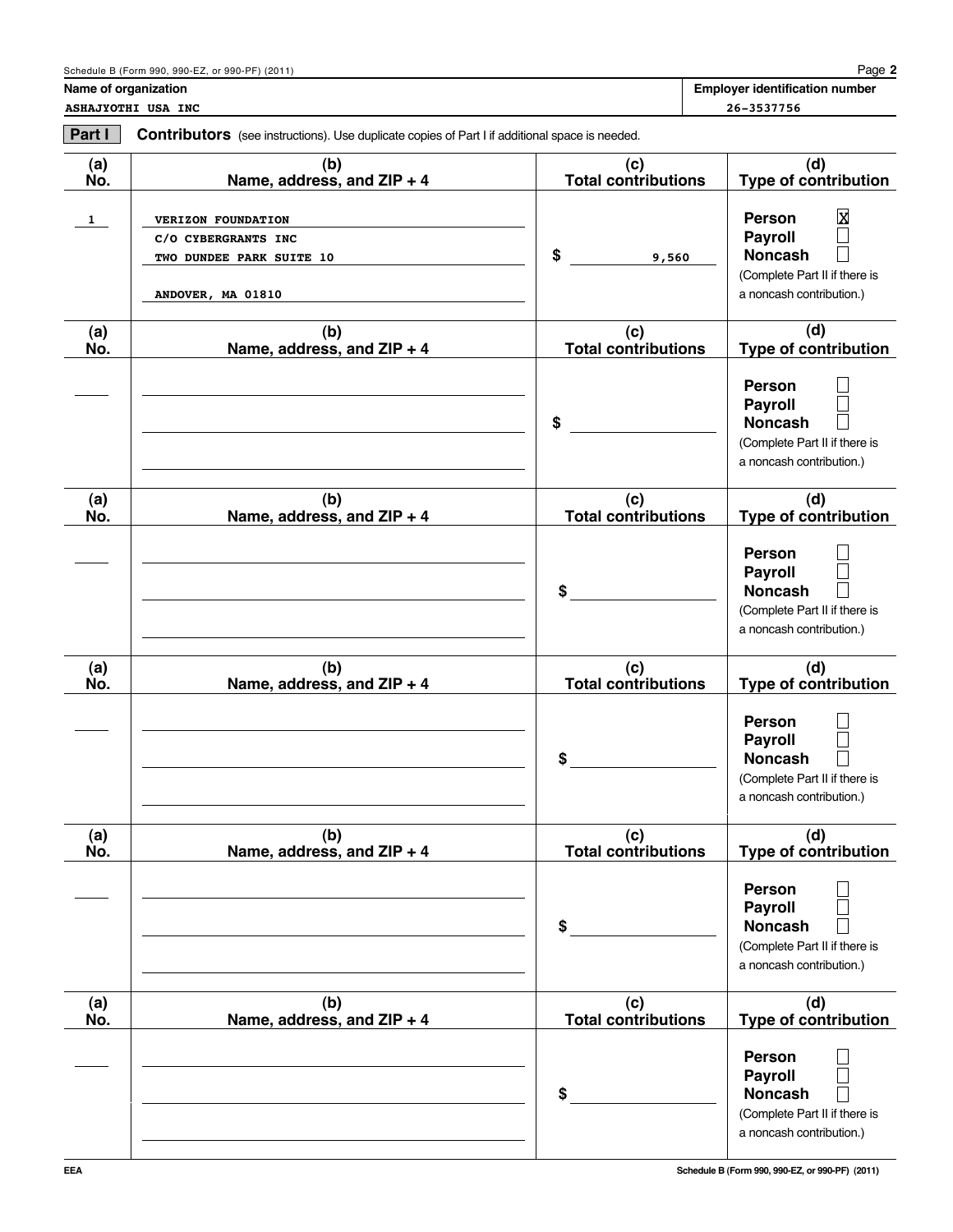| <b>SCHEDULE O</b><br>(Form 990 or 990-EZ)              | <b>Supplemental Information to Form 990 or 990-EZ</b>                                                                                  | OMB No. 1545-0047 |                                     |
|--------------------------------------------------------|----------------------------------------------------------------------------------------------------------------------------------------|-------------------|-------------------------------------|
|                                                        | Complete to provide information for responses to specific questions on<br>Form 990 or 990-EZ or to provide any additional information. | 2011              |                                     |
| Department of the Treasury<br>Internal Revenue Service | Attach to Form 990 or 990-EZ.                                                                                                          |                   | <b>Open to Public</b><br>Inspection |
| Name of the organization                               |                                                                                                                                        |                   | Employer identification number      |
| <b>ASHAJYOTHI USA INC</b>                              |                                                                                                                                        | 26-3537756        |                                     |
|                                                        | 01. List of grants and similar amounts paid (Part I, line 10)                                                                          |                   |                                     |
| <b>ACTIVITY</b>                                        | PROVIDING FOOD FOR CHILDREN                                                                                                            |                   |                                     |
| <b>GRANTEE</b>                                         | ASHAJYOTHI HANDICAPPED WELFARE SOC.                                                                                                    |                   |                                     |
| <b>ADDRESS</b>                                         | <b>INDIA</b>                                                                                                                           |                   |                                     |
|                                                        | INDIA .                                                                                                                                |                   |                                     |
| <b>AMOUNT</b>                                          | 6,200                                                                                                                                  |                   |                                     |
|                                                        |                                                                                                                                        |                   |                                     |
| <b>ACTIVITY</b>                                        | CARE OF ABANDONED BABIES                                                                                                               |                   |                                     |
| <b>GRANTEE</b>                                         | CARE AND SHARE CHARITABLE TRUST                                                                                                        |                   |                                     |
| <b>ADDRESS</b>                                         | <b>INDIA</b>                                                                                                                           |                   |                                     |
|                                                        | INDIA .                                                                                                                                |                   |                                     |
| <b>AMOUNT</b>                                          | 7,500                                                                                                                                  |                   |                                     |
|                                                        |                                                                                                                                        |                   |                                     |
| <b>ACTIVITY</b>                                        | PROVIDING FOOD FOR CHILDREN                                                                                                            |                   |                                     |
| <b>GRANTEE</b>                                         | ASHAJYOTHI HANDICAPPED WELFARE SOC.                                                                                                    |                   |                                     |
| <b>ADDRESS</b>                                         | INDIA                                                                                                                                  |                   |                                     |
|                                                        | INDIA .                                                                                                                                |                   |                                     |
| <b>AMOUNT</b>                                          | 4,400                                                                                                                                  |                   |                                     |
|                                                        |                                                                                                                                        |                   |                                     |
| <b>ACTIVITY</b>                                        | PROVIDING AIDS FOR SPECIAL NEEDS                                                                                                       |                   |                                     |
|                                                        |                                                                                                                                        |                   |                                     |

| <b>GRANTEE</b> | ASHAJYOTHI HANDICAPPED WELFARE SOC. |
|----------------|-------------------------------------|
|                |                                     |
| <b>ADDRESS</b> | INDIA                               |
|                |                                     |
|                | INDIA .                             |
|                |                                     |
| <b>AMOUNT</b>  | 4,500                               |
|                |                                     |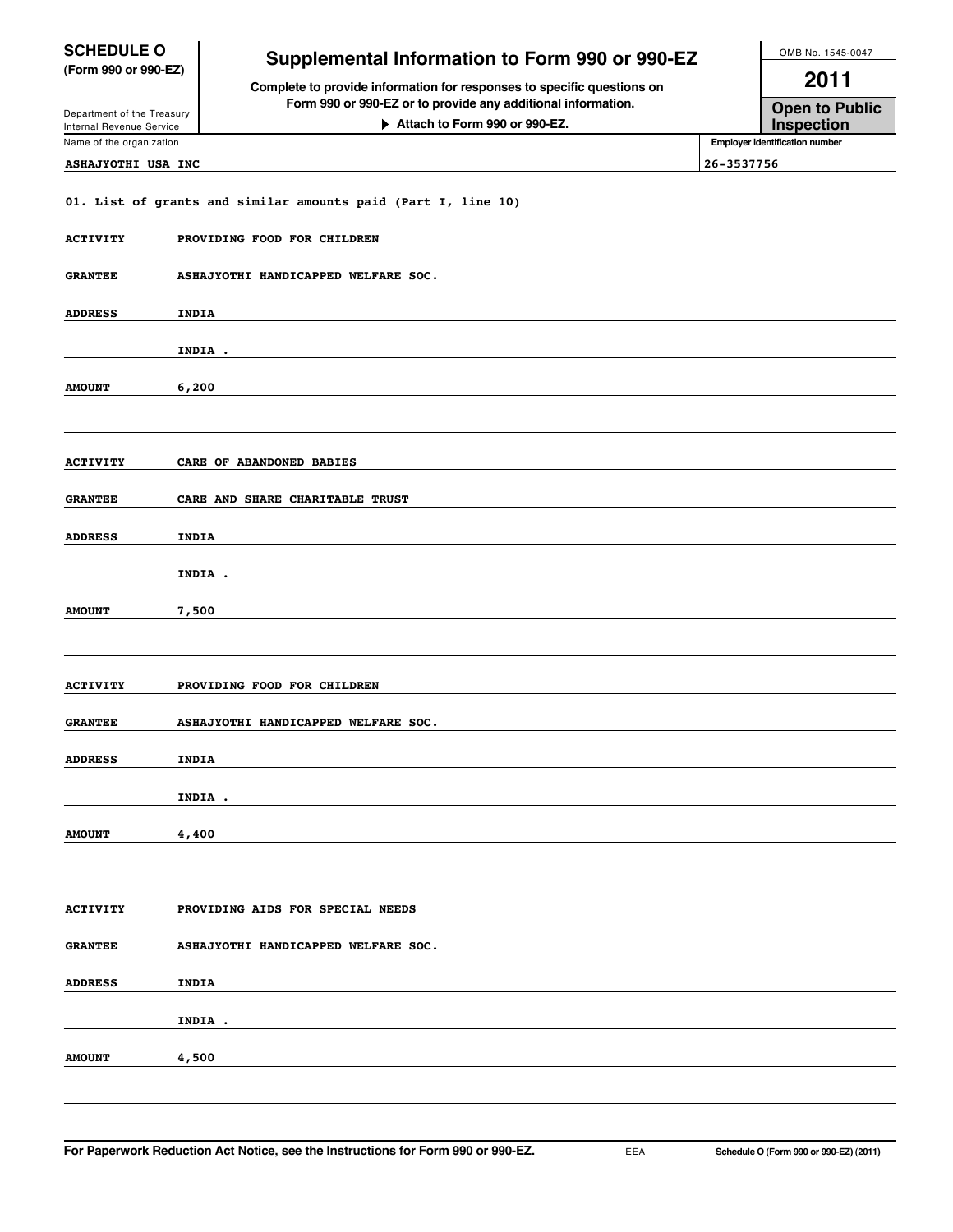| Schedule O (Form 990 or 990-EZ) (2011) |                                                     | Page 2                         |
|----------------------------------------|-----------------------------------------------------|--------------------------------|
| Name of the organization               |                                                     | Employer identification number |
| ASHAJYOTHI USA INC                     |                                                     | 26-3537756                     |
| <b>ACTIVITY</b>                        | PROVIDING CARE FOR SPECIAL NEEDS                    |                                |
| <b>GRANTEE</b>                         | ASHAJYOTHI HANDICAPPED WELFARE SOC.                 |                                |
|                                        |                                                     |                                |
| <b>ADDRESS</b>                         | INDIA                                               |                                |
|                                        | INDIA .                                             |                                |
|                                        |                                                     |                                |
| <b>AMOUNT</b>                          | 5,000                                               |                                |
|                                        |                                                     |                                |
| <b>ACTIVITY</b>                        | SURGERIES FOR SPECIAL NEEDS CHILDRE                 |                                |
|                                        |                                                     |                                |
| <b>GRANTEE</b>                         | ASHAJYOTHI HANDICAPPED WELFARE SOC.                 |                                |
| <b>ADDRESS</b>                         | INDIA                                               |                                |
|                                        |                                                     |                                |
|                                        | INDIA .                                             |                                |
| <b>AMOUNT</b>                          | 7,125                                               |                                |
|                                        |                                                     |                                |
|                                        |                                                     |                                |
| <b>ACTIVITY</b>                        | POLIO CORRECTIVE SURGERIES                          |                                |
| <b>GRANTEE</b>                         | ASHAJYOTHI HANDICAPPED WELFARE SOC.                 |                                |
| <b>ADDRESS</b>                         | INDIA                                               |                                |
|                                        |                                                     |                                |
|                                        | INDIA .                                             |                                |
| <b>AMOUNT</b>                          | 5,000                                               |                                |
|                                        |                                                     |                                |
|                                        |                                                     |                                |
|                                        |                                                     |                                |
|                                        |                                                     |                                |
|                                        |                                                     |                                |
|                                        |                                                     |                                |
|                                        |                                                     |                                |
|                                        |                                                     |                                |
|                                        |                                                     |                                |
|                                        |                                                     |                                |
|                                        | 02. Description of other expenses (Part I, line 16) |                                |
|                                        |                                                     |                                |
| <b>DESCRIPTION</b>                     | <b>AMOUNT</b>                                       |                                |
| <b>BANK CHARGES</b>                    | 923                                                 |                                |
|                                        |                                                     |                                |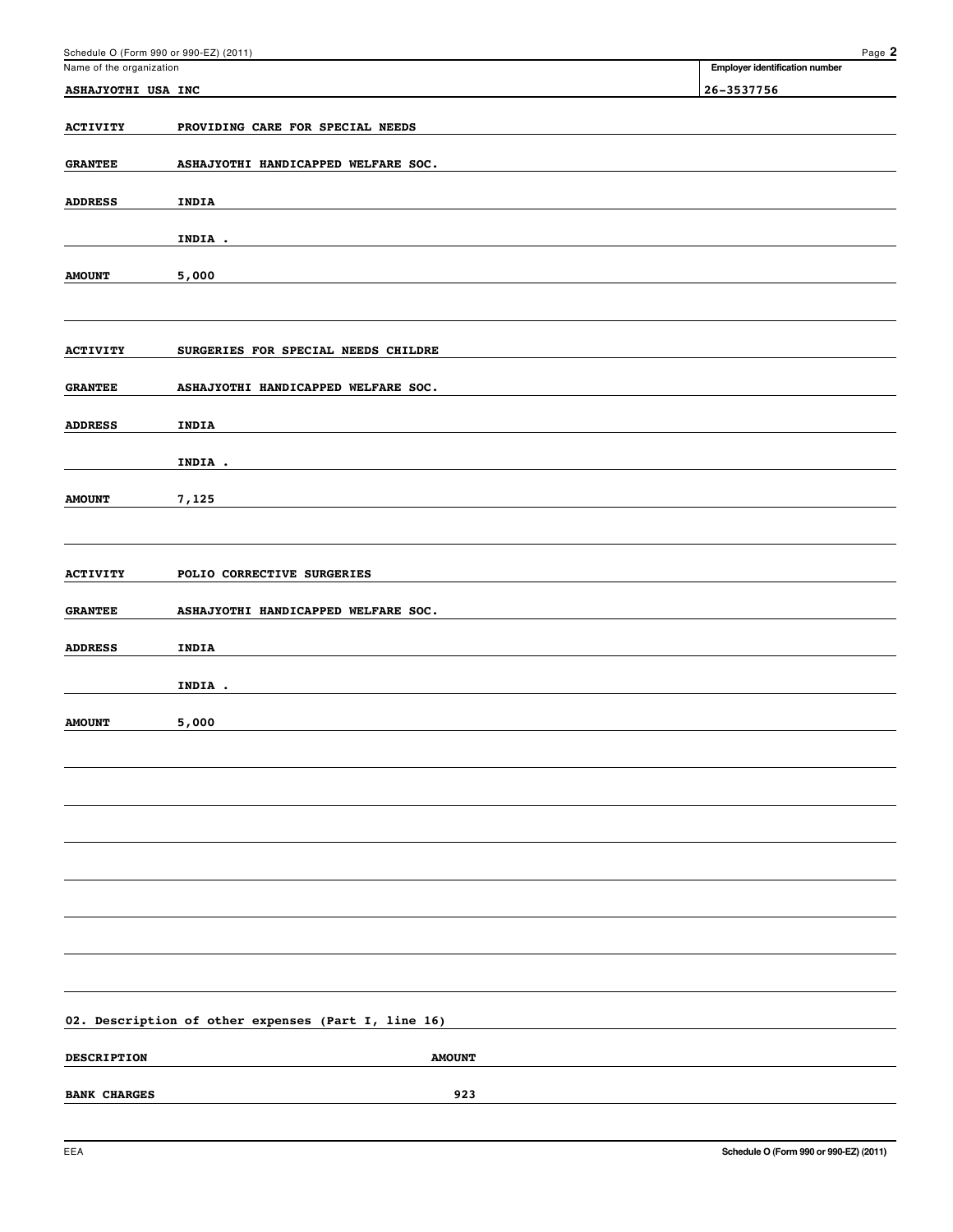| Schedule O (Form 990 or 990-EZ) (2011) |       | Page 2                         |
|----------------------------------------|-------|--------------------------------|
| Name of the organization               |       | Employer identification number |
| ASHAJYOTHI USA INC                     |       | 26-3537756                     |
| <b>FUNDRAISING EVENTS</b>              | 2,139 |                                |
| POSTAGE AND SHIPPING                   | 198   |                                |
| OFFICE SUPPLIES                        | 96    |                                |
| <b>INCORPORATION FEES</b>              | 375   |                                |
| OFFICE EQUIPMENT                       | 120   |                                |
| FAX SERVICE FEES                       | 180   |                                |
| WEBSITE MAINTENANCE                    | 208   |                                |
| PRINTING                               | 118   |                                |
| <b>EVENT SUPPLIES</b>                  | 233   |                                |
| PAYPAL FEES                            | 343   |                                |
| <b>DONATIONS</b>                       | 1,100 |                                |
|                                        |       |                                |
|                                        |       |                                |
|                                        |       |                                |
|                                        |       |                                |
|                                        |       |                                |
|                                        |       |                                |
|                                        |       |                                |
|                                        |       |                                |
|                                        |       |                                |
|                                        |       |                                |
|                                        |       |                                |
|                                        |       |                                |
|                                        |       |                                |
|                                        |       |                                |
|                                        |       |                                |
|                                        |       |                                |
|                                        |       |                                |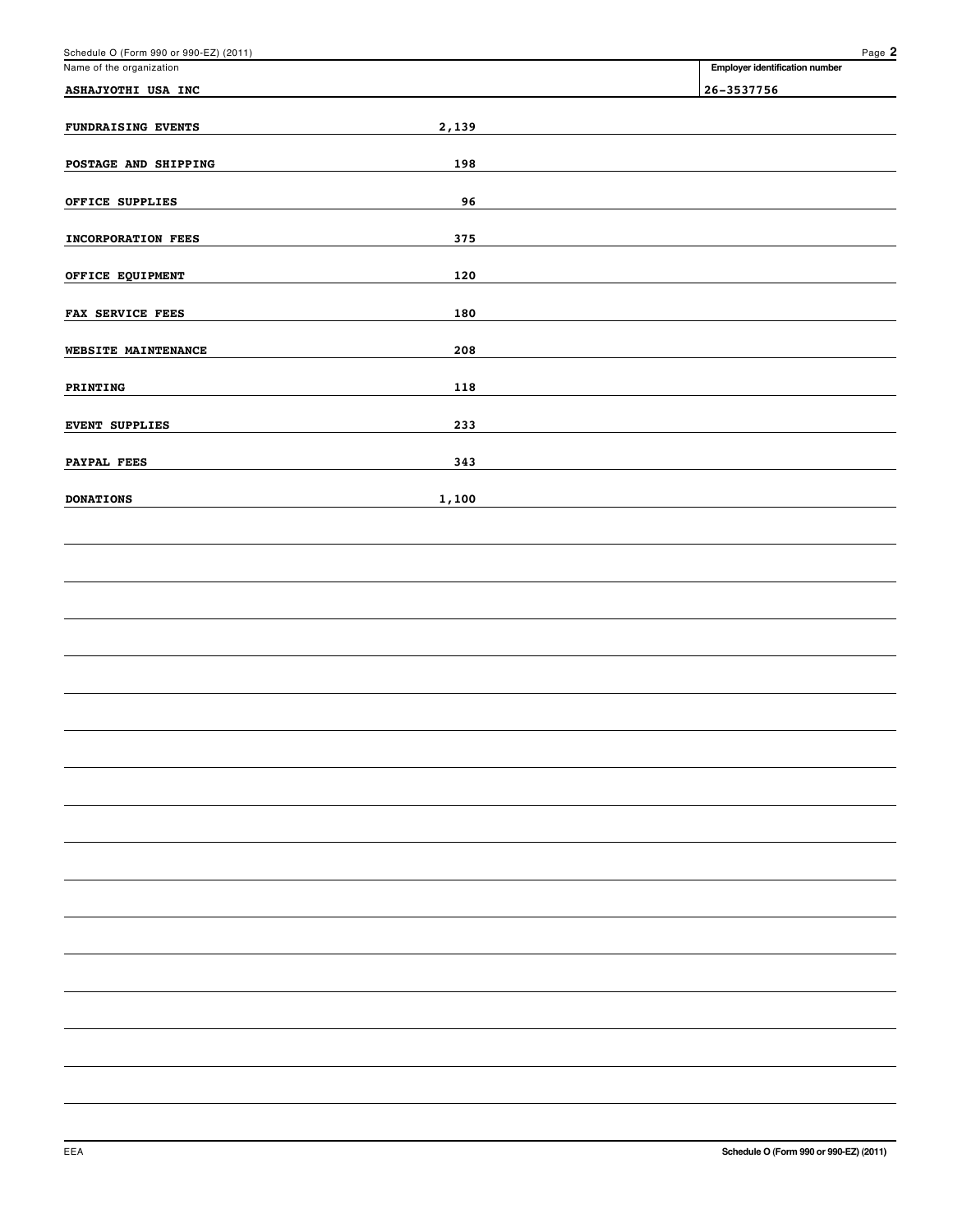| Form 990                                                     | Schedule               |            | A, Line 5 - Excess 2% Limitation Contributors |             |              |                                | 2011                                      |
|--------------------------------------------------------------|------------------------|------------|-----------------------------------------------|-------------|--------------|--------------------------------|-------------------------------------------|
| Worksheet                                                    |                        |            | (Keep for your records)                       |             |              |                                |                                           |
| Name of the organization                                     |                        |            |                                               |             |              | Employer identification number |                                           |
| ASHAJYOTHI USA INC                                           |                        |            |                                               |             |              | 26-3537756                     |                                           |
| 2% of the amount on Schedule A, part II, line 11, column (f) |                        |            |                                               |             |              |                                | 2,499                                     |
|                                                              | $\widehat{\mathbf{e}}$ | <u>ອັສ</u> | <u>့</u> နွ                                   | <u>ទ</u> ទី | $\mathbf{e}$ | $\mathbf{\epsilon}$            | $\widehat{\mathbf{e}}$                    |
| <b>Name</b>                                                  | 2007                   |            |                                               |             | 2011         | Total                          | Excess contributions<br>$(col. (f)$ minus |
| VERIZON FOUNDATION                                           |                        |            |                                               |             | 9,560        | 9,560                          | 7,061<br>the 2% limit)                    |
|                                                              |                        |            |                                               |             |              |                                |                                           |

TOTAL

 $-7,061$ \_\_\_\_\_\_\_\_\_\_  $\overline{\phantom{a}}$ **TOTAL 7,061**